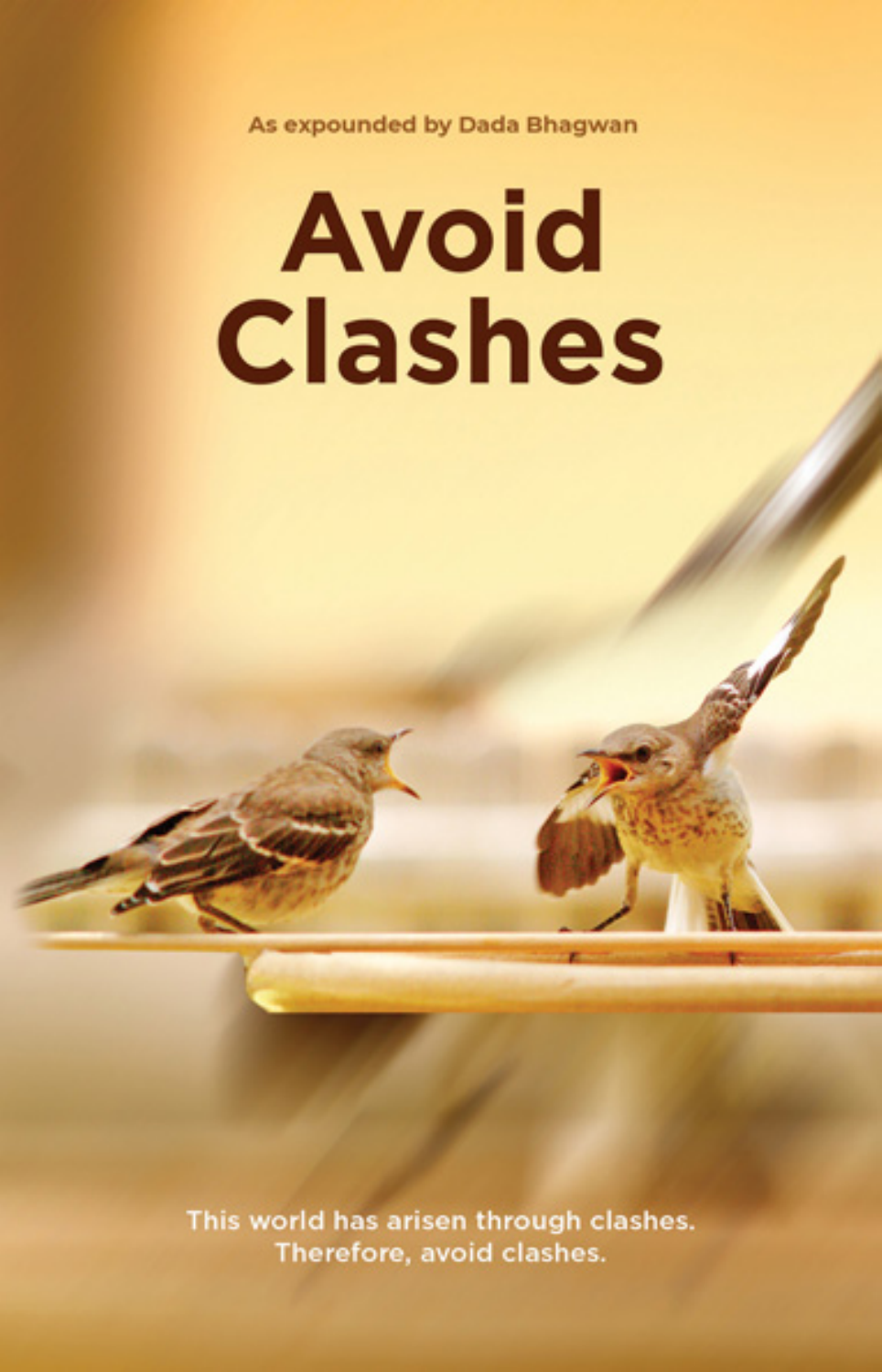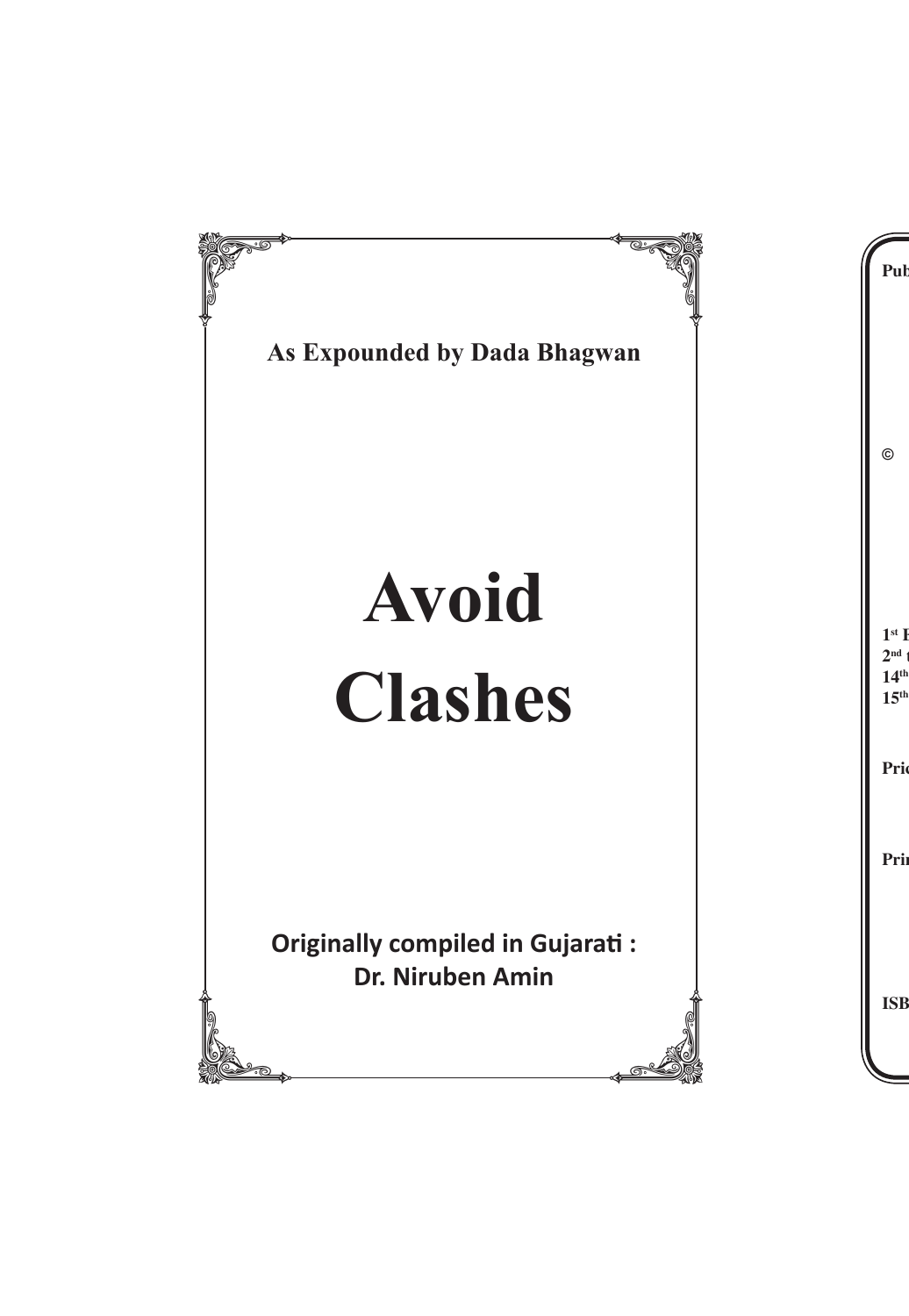| <b>Publisher</b>        | : Mr. Ajit C. Patel<br>Dada Bhagwan Vignan Foundation<br>1, Varun Apartment, 37, Shrimali Society,<br>Opp. Navrangpura Police Station,<br>Navrangpura, Ahmedabad: 380009.<br>Gujarat, India.<br>Tel.: +91 79 35002100, +91 9328661166-77                                                                                                                                                                                                                                             |  |  |
|-------------------------|--------------------------------------------------------------------------------------------------------------------------------------------------------------------------------------------------------------------------------------------------------------------------------------------------------------------------------------------------------------------------------------------------------------------------------------------------------------------------------------|--|--|
| $\circledcirc$          | Dada Bhagwan Foundation<br>5, Mamta Park Society, B\h. Navgujarat College,<br>Usmanpura, Ahmedabad - 380014, Gujarat, India.<br>Email: info@dadabhaqwan.org Tel.: +91 9328661166-77<br>All Rights Reserved. No part of this publication may be shared, copied,<br>translated or reproduced in any form (including electronic storage or audio<br>recording) without written permission from the holder of the copyright.<br>This publication is licensed for your personal use only. |  |  |
| $2nd$ to                | $1st$ <b>Edition</b> : 3,000 copies,<br>January 2001                                                                                                                                                                                                                                                                                                                                                                                                                                 |  |  |
|                         | $14th$ Edition : 56,700 copies,<br>January 2002 to June 2019<br>$15th$ Edition : 5,000 copies,<br>September 2021                                                                                                                                                                                                                                                                                                                                                                     |  |  |
| <b>Price</b>            | : Ultimate Humility & "I Do not Know Anything"<br>Rs. 20.00                                                                                                                                                                                                                                                                                                                                                                                                                          |  |  |
| <b>Printer</b>          | : Amba Multiprint<br>B - 99, Electronics GIDC, K-6 Road,<br>Sector - 25, Gandhinagar-382044.<br>Gujarat, India.<br>Tel.: +91 79 35002142, +91 9328660055                                                                                                                                                                                                                                                                                                                             |  |  |
|                         | <b>ISBN/eISBN</b> : 978-93-86289-02-5                                                                                                                                                                                                                                                                                                                                                                                                                                                |  |  |
| <b>Printed in India</b> |                                                                                                                                                                                                                                                                                                                                                                                                                                                                                      |  |  |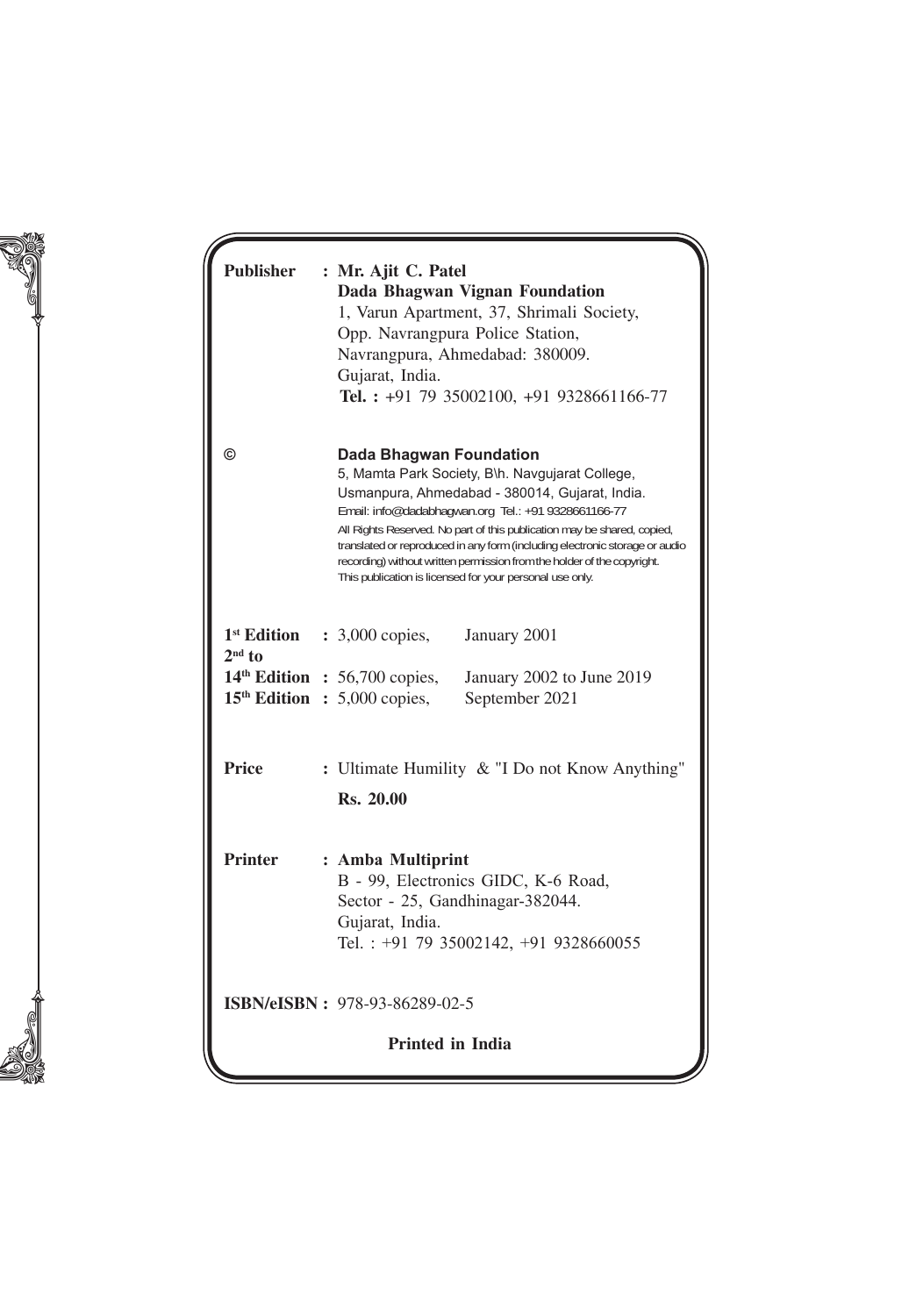#### **Trimantra**

#### **The Three Mantras That Destroy All Obstacles in Life**

#### **Namo Vitaraagaya**

I bow to the Ones who are absolutely free from all attachment and abhorrence

#### **Namo Ar ihantanam**

I bow to the living Ones who have annihilated all internal enemies of anger, pride, deceit and greed

#### **Namo Siddhanam**

I bow to the Ones who have attained the state of total and final liberation

#### **Namo Aayariyanam**

I bow to the Self-realized masters who impart the Knowledge of the Self to others

#### **Namo Uvazzayanam**

I bow to the Ones who have received the Knowledge of the Self and are helping others attain the same

#### **Namo Loye Savva Sahunam**

I bow to the Ones, wherever they may be, who have received the Knowledge of the Self

**Eso Pancha Namukkaro**

These five salutations

#### **Savva Pavappanasano**

Destroy all demerit karma

#### **Mangalanam Cha Savvesim**

Of all that is auspicious

#### **ǁ1ǁ Padhamam Havai Mangalam**

This is the highest

#### **ǁ2ǁ Om Namo Bhagavate Vasudevaya**

**ǁ3ǁ**

I bow to the Ones who have attained the absolute Self in human form

#### **Om Namah Shivaya**

I bow to all human beings who have become instruments for the salvation of the world

#### **Jai Sat Chit Anand**

Awareness of the Eternal is Bliss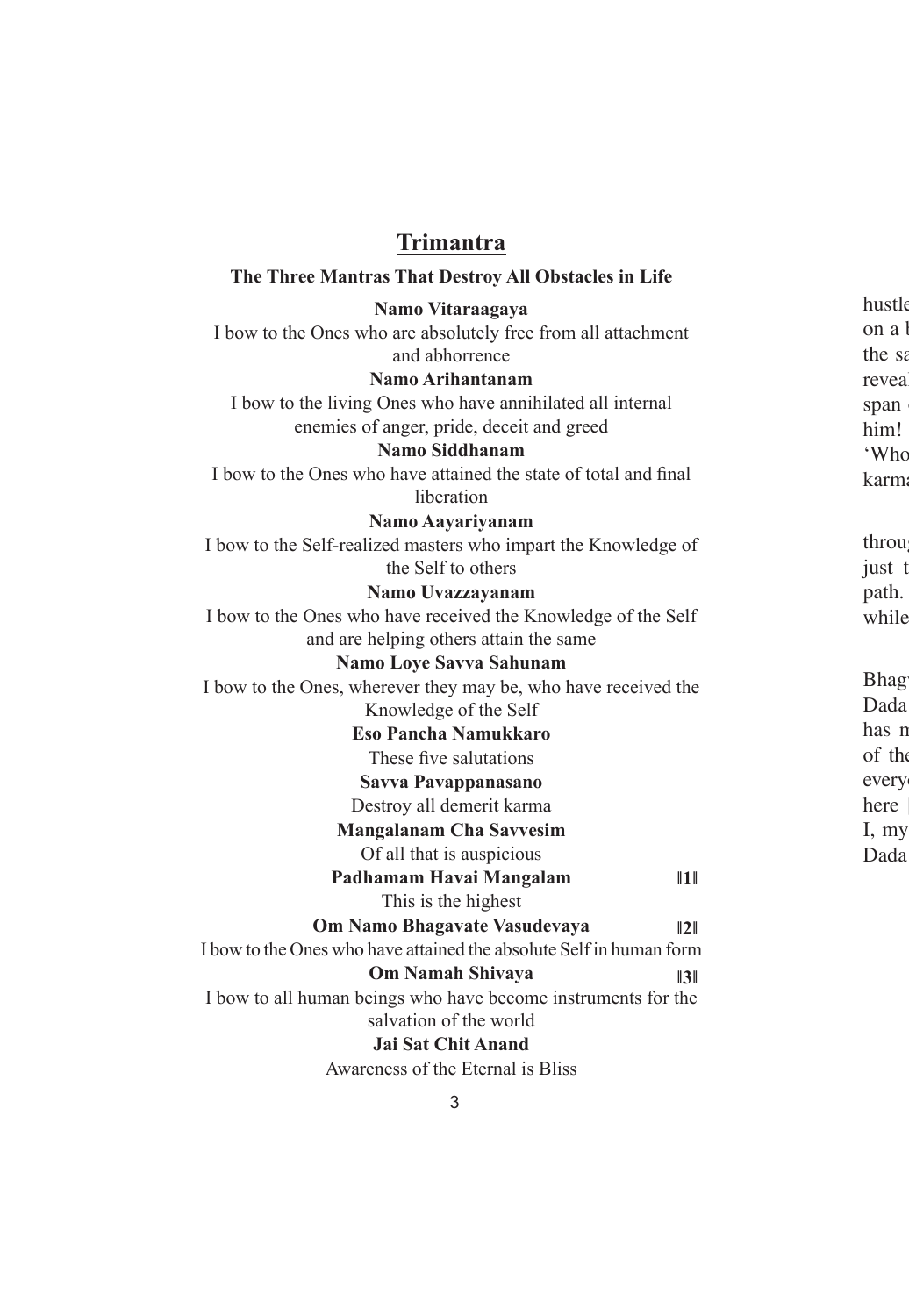#### **Who Is Dada Bhagwan?**

In June 1958, around 6 o'clock one evening, amidst the hustle and bustle of the Surat railway station while seated on a bench, 'Dada Bhagwan' manifested completely within the sacred bodily form of Ambalal Muljibhai Patel. Nature revealed a remarkable phenomenon of spirituality! In the span of an hour, the vision of the universe was unveiled to him! Complete clarity for all spiritual questions such as, 'Who are we? Who is God? Who runs the world? What is karma? What is liberation?' etc. was attained.

What He attained that evening, He imparted to others through his original Scientific experiment (*Gnan Vidhi*) in just two hours! This has been referred to as the *Akram* path. *Kram* means to climb up sequentially, step-by-step while *Akram* means step-less, a shortcut, the elevator path!

He, himself, would explain to others who Dada Bhagwan is by saying, "The one visible before you is not Dada Bhagwan. I am the *Gnani Purush* and the One who has manifested within is Dada Bhagwan who is the Lord of the fourteen worlds. He is also within you, and within everyone else too. He resides unmanifest within you, whereas here [within A. M. Patel], He has manifested completely! I, myself, am not God (*Bhagwan*); I also bow down to the Dada Bhagwan who has manifest within me."

#### 经合作合作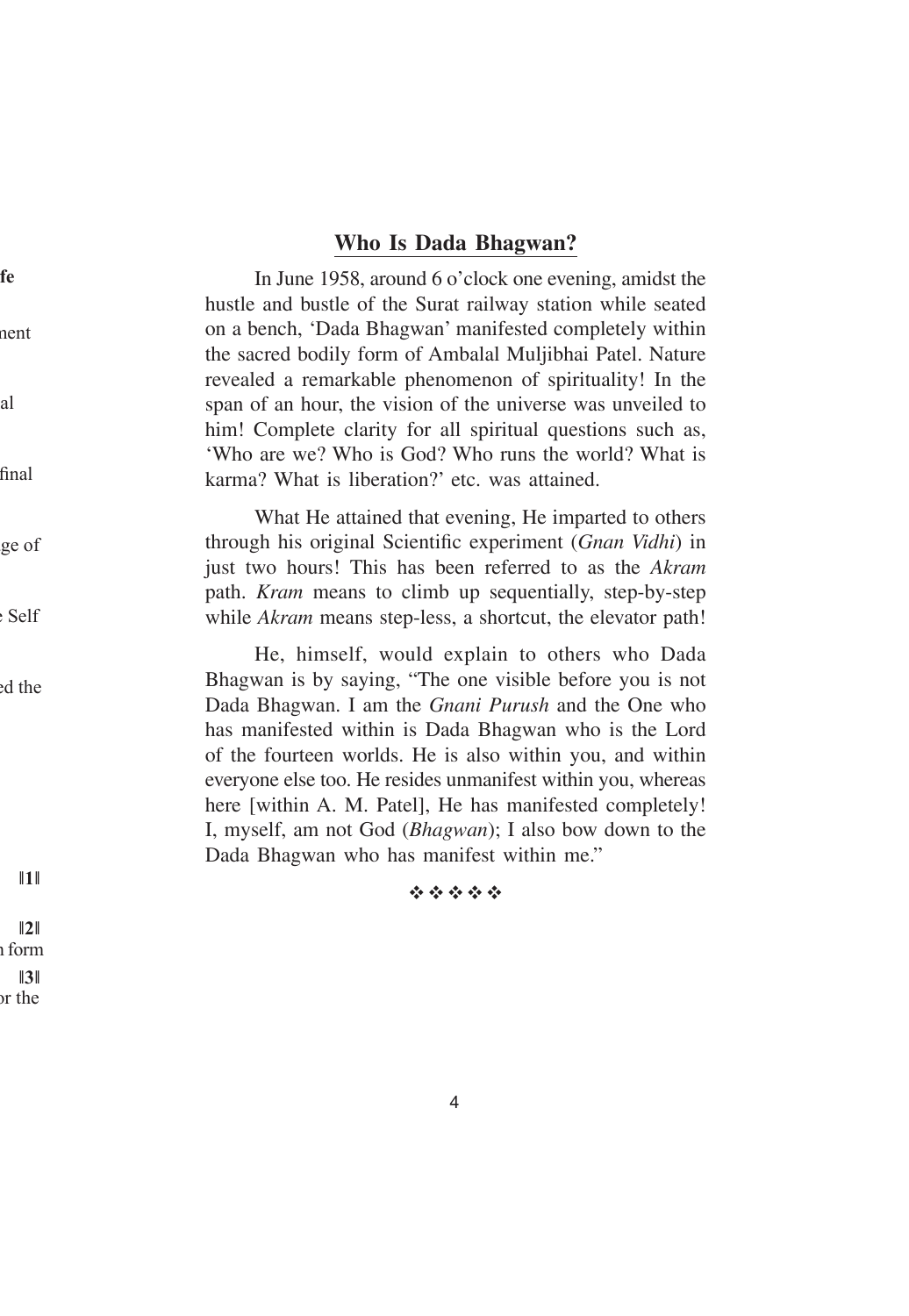#### **The Current Link to Attain Self-Realization**

After attaining the Knowledge of the Self in 1958, absolutely revered Dada Bhagwan (Dadashri) traveled nationally and internationally to impart spiritual discourse and Self-realization to spiritual seekers.

During his lifetime itself, Dadashri had given the spiritual power to Pujya Dr. Niruben Amin (Niruma) to bestow Self-realization to others. In the same way, after Dadashri left his mortal body, Pujya Niruma conducted spiritual discourses (*satsang*) and imparted Self-realization to spiritual seekers, as an instrumental doer. Dadashri had also given Pujya Deepakbhai Desai the spiritual power to conduct *satsang*. At present, with the blessings of Pujya Niruma, Pujya Deepakbhai travels nationally and internationally to impart Self-realization as an instrumental doer.

After Self-realization, thousands of spiritual seekers prevail in a state free from bondage and dwell in the experience of the Self, whilst carrying out all their worldly responsibilities.

\*\*\*\*\*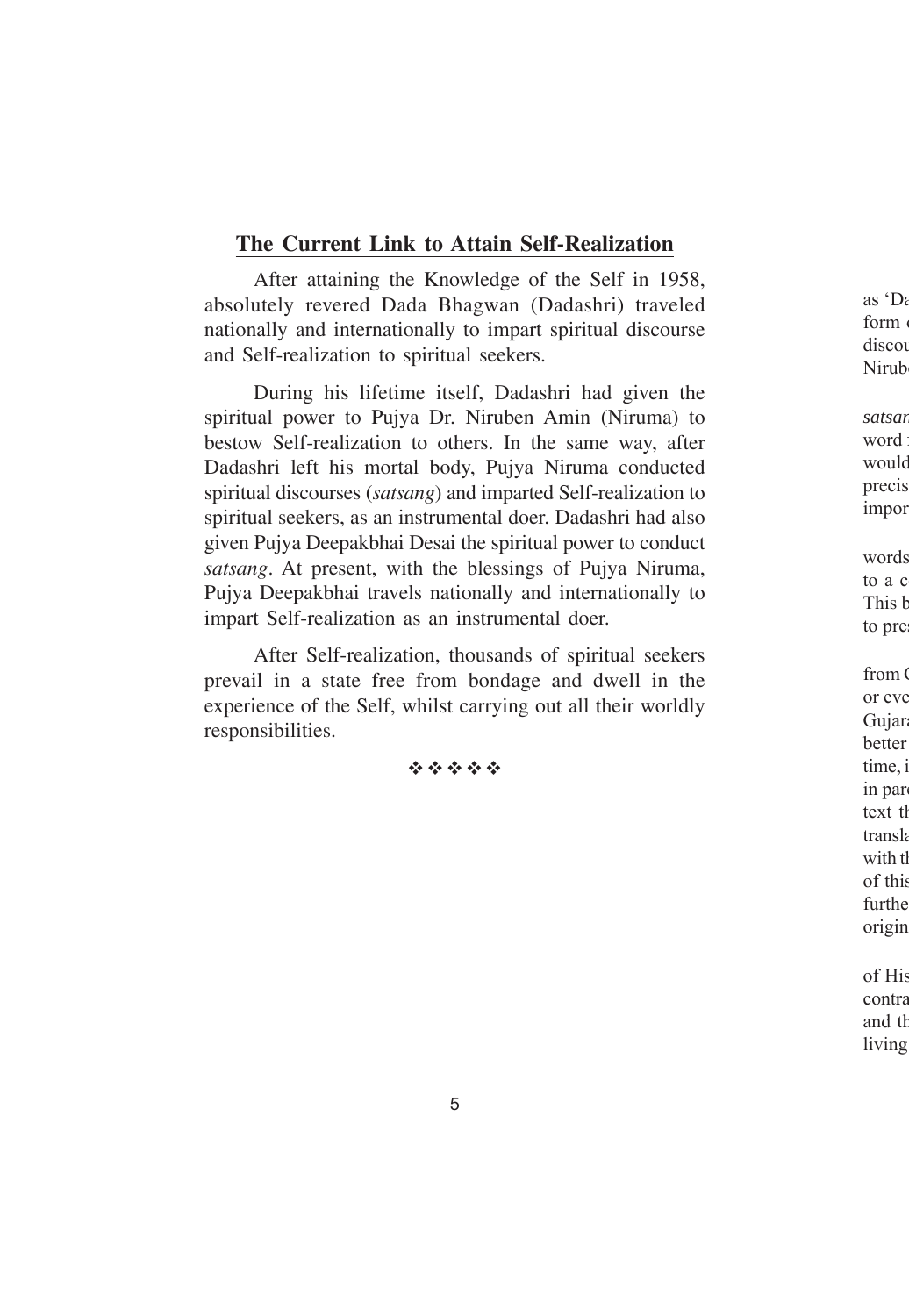#### **Note About This Translation**

The *Gnani Purush*, Ambalal M. Patel, also commonly known as 'Dadashri' or 'Dada', gave spiritual discourses that were in the form of answers to questions asked by spiritual aspirants. These discourses were recorded and compiled into books by Pujya Dr. Niruben Amin in the Gujarati language.

Dadashri had said that it would be impossible to translate His *satsangs* and the Knowledge about the Science of Self-realization word for word into other languages, because some of the meaning would be lost in the process. Therefore, in order to understand precisely the *Akram* Science of Self-realization, He stressed the importance of learning Gujarati.

However, Dadashri did grant His blessings to translate His words into other languages so that spiritual seekers could benefit to a certain degree and later progress through their own efforts. This book is not a literal translation, but great care has been taken to preserve the essence of His original message.

Spiritual discourses have been and continue to be translated from Gujarati. For certain Gujarati words, several translated words or even sentences are needed to convey the meaning, hence many Gujarati words have been retained within the translated text for better understanding. Where the Gujarati word is used for the first time, it is italicized, followed by a translation explaining its meaning in parenthesis. Subsequently, only the Gujarati word is used in the text that follows. This serves a two-fold benefit; firstly, ease of translation and reading, and secondly, make the reader more familiar with the Gujarati words, which is critical for a deeper understanding of this spiritual Science. The content in square brackets provides further clarity regarding the matter, which is not present in the original Gujarati content.

This is a humble attempt to present to the world, the essence of His Knowledge. While reading this translation, if there is any contradiction or discrepancy, then it is the mistake of the translators and the understanding of the matter should be clarified with the living *Gnani* to avoid misinterpretation.

经合金合金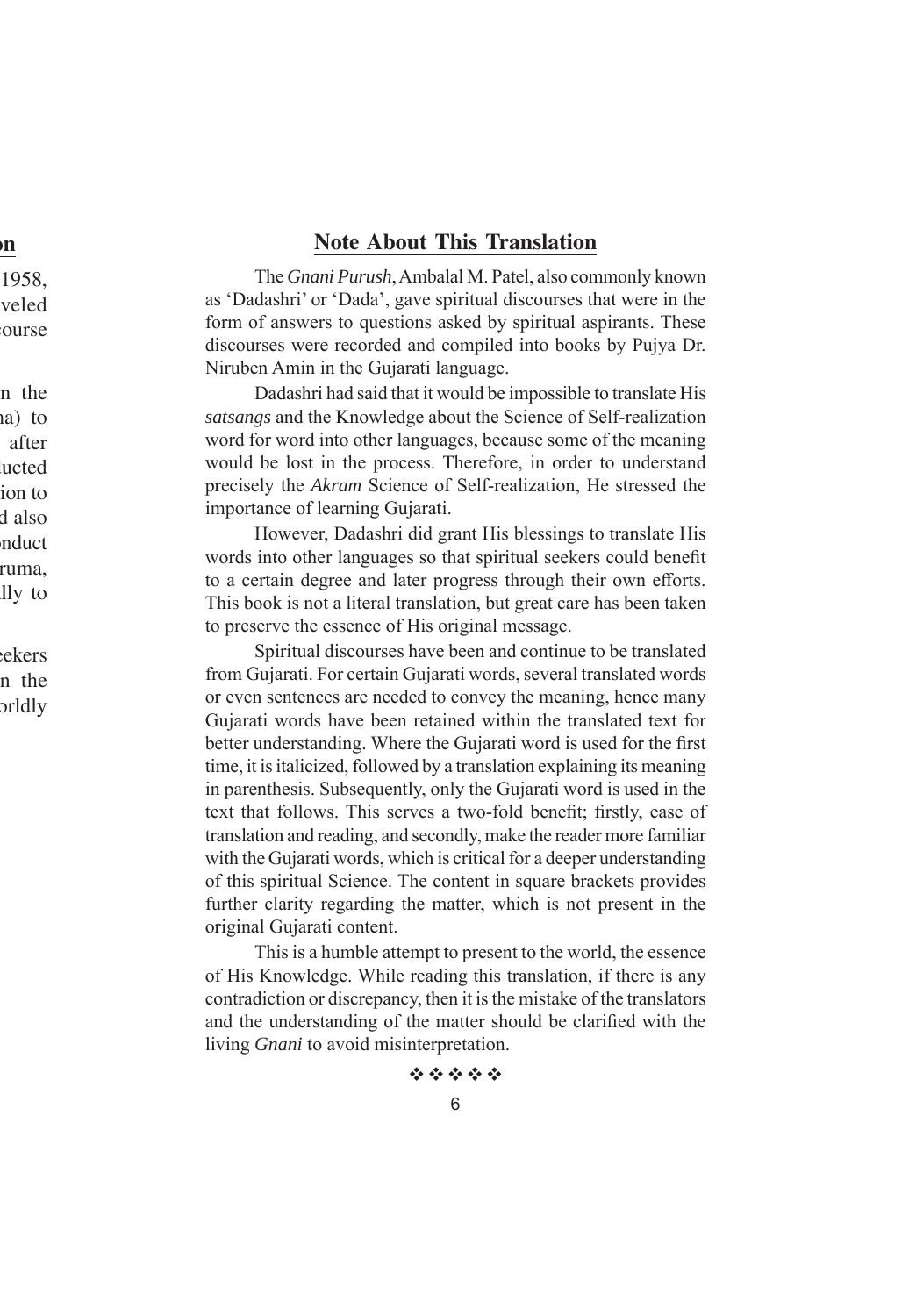#### **Special Note to the Reader**

The Self is the Soul (*Atma*) within all living beings.

The term pure Soul is used by the *Gnani Purush* for the awakened Self, after the *Gnan Vidhi*. The word Self, with an uppercase 'S', refers to the awakened Self which is separate from the worldly-interacting self, which is written with a lowercase 's'.

Wherever Dadashri uses the term 'we', 'us', or 'our', He is referring to Himself, the *Gnani Purush*.

Similarly, the use of You or Your in the middle of a sentence, with an uppercase first letter, or 'You', 'Your' in single quotes at the beginning of the sentence, refers to the state of the awakened Self or *Pragnya*. This is an important distinction for the correct understanding of the difference between the awakened Self and the worldly-interacting self.

Wherever the name 'Chandubhai' is used, the reader should substitute his or her name and read the matter accordingly.

The masculine third person pronoun 'he' and likewise the object pronoun 'him' have been used for the most part throughout the translation. Needless to say, 'he' includes 'she' and 'him' includes 'her'.

For reference, a glossary of all the Gujarati words is either provided at the back of this book or available on our website at:

http://www.dadabhagwan.org/books-media/glossary/

经合作经营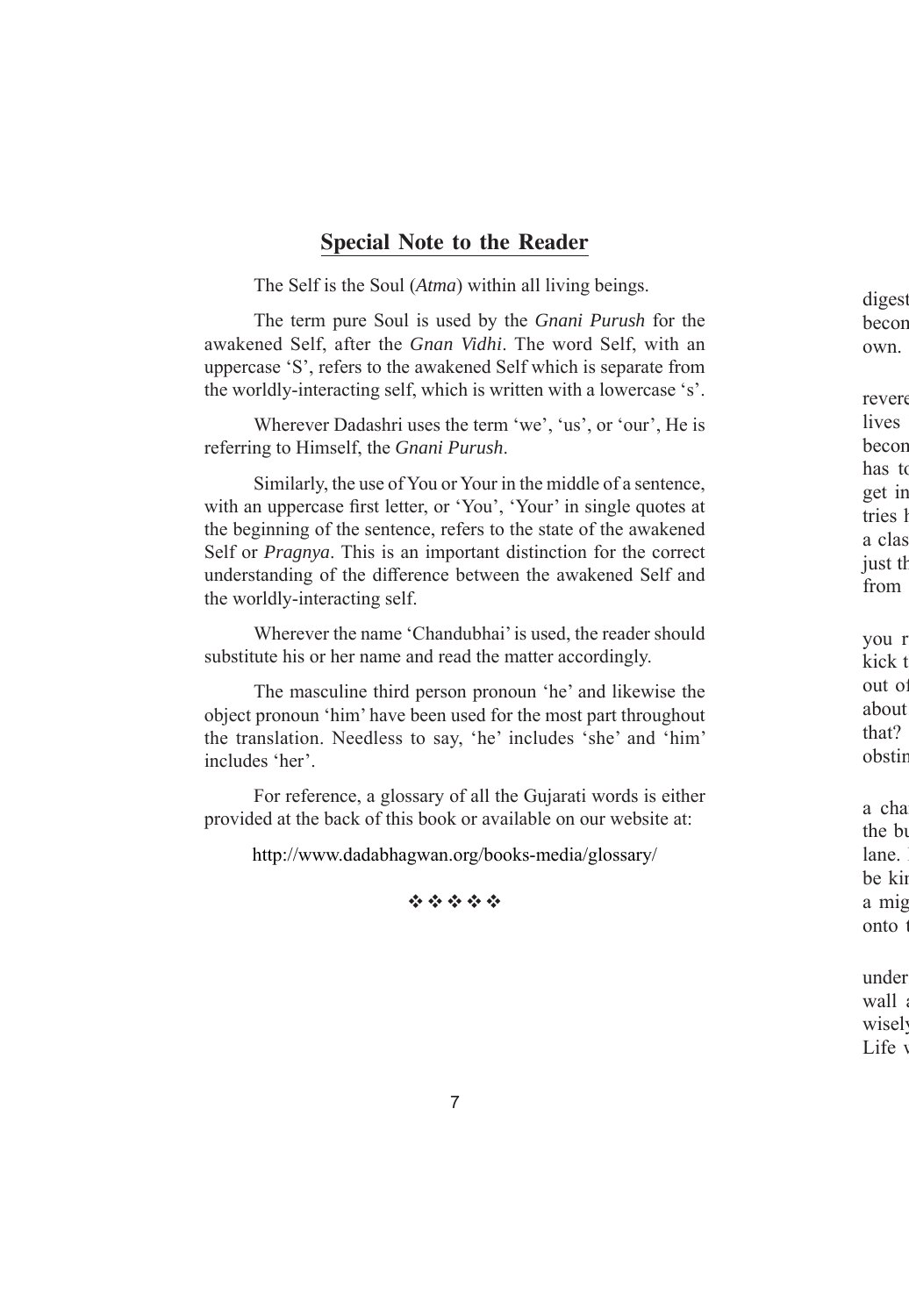#### **Editorial**

Avoid clashes; if just this one sentence is unequivocally digested in one's life, then one's worldly life will certainly become pleasant, but liberation too will come swiftly, on its own. This is an indisputable statement.

By accepting this maxim of *Akram* Scientist, absolutely revered Dadashri, countless people have been lifted! Their lives have become filled with peace and joy and they have become pursuers of liberation. To attain such a state, all one has to do is to make a firm resolve that 'I do not want to get into clashes with anyone at all. Even if the other person tries hard to start a clash, I definitely do not want to get into a clash, in any way possible.' That is all; the person who has just this much resolve will naturally begin to attain the insight from within to avoid clashes.

If you want to exit the room in the dark at night and you run into a wall, then what would you do? Would you kick the wall and tell it, "Why did you come in my way? Get out of the way, this is my house." Instead, you wisely move about searching for the door and find your way out. Why is that? There you have the understanding that if you become obstinate, then you will bang your head into the wall.

If a king is walking down a narrow lane and there is a charging bull along the way, then would the king say to the bull, "Get out of the way, this is my kingdom, this is my lane. Make way for me." The bull would respond, "You may be king, but I am the emperor! Take me on!" So there, even a mighty king would have to move out of the way and step onto the curb. Why? To avoid a clash.

Through these simple examples, one simply needs to understand and decide whosoever comes to clash are like the wall and the bull. Therefore, if you want to avoid clashes, wisely move out of the way. Avoid clashes in all situations. Life will become clash-free and liberation will be attained.

#### **Dr. Niruben Amin**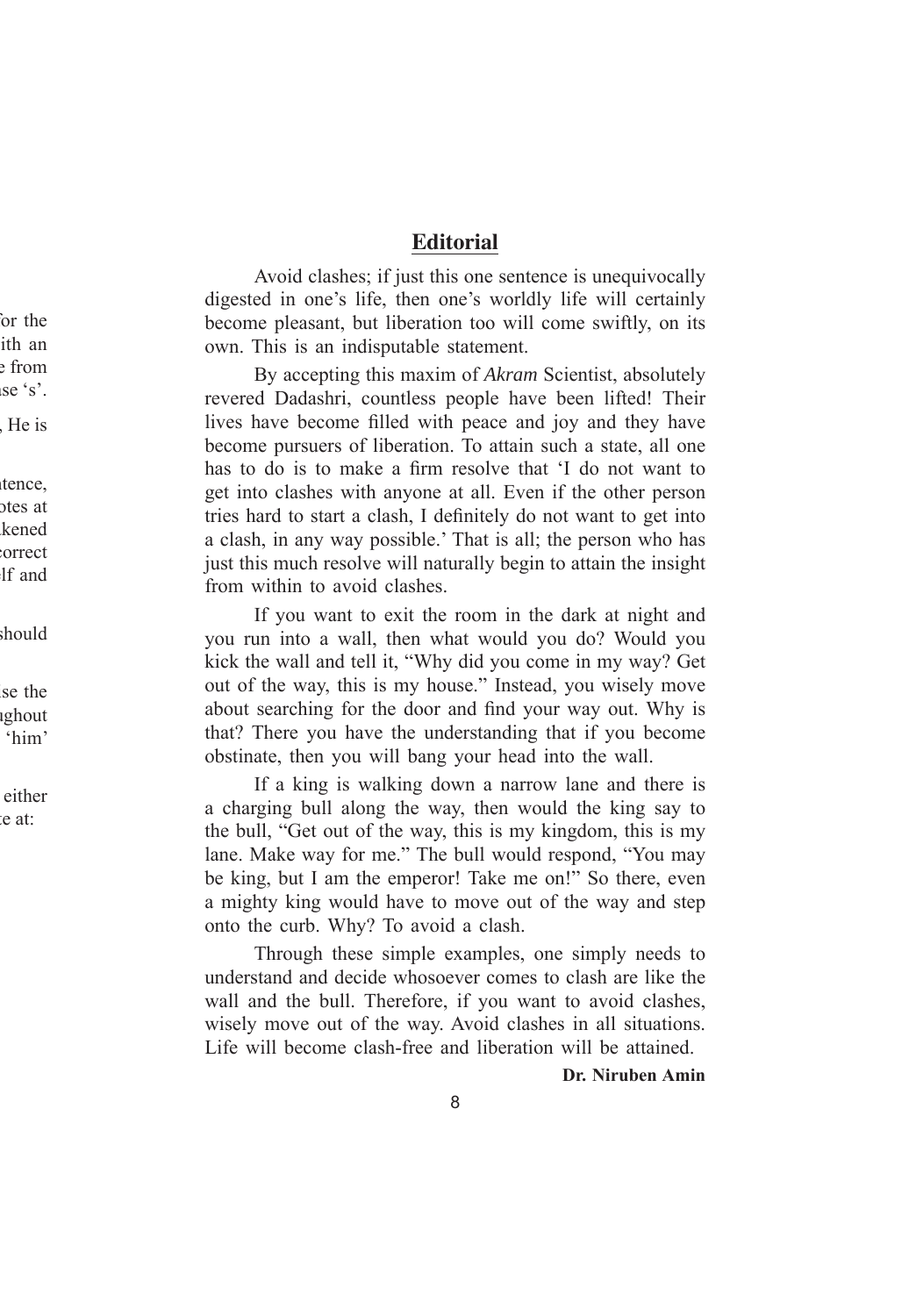# **AVOID CLASHES**

#### **Do Not Enter Into a Clash…**

'Do not enter into a clash with anyone and avoid clashes.' You will attain liberation if you revere this sentence of mine. Your devotion and the power of my words will do all the work. All that is needed is your readiness. If one abides by just one sentence of mine, then it will indeed lead one to liberation. Oh, even if you were to 'swallow' a single word of mine entirely, as it is, then liberation is in your hands. But 'swallow' it as it is. If you abide by a single word of mine for one day, then tremendous energy will arise! There are so many energies within to resolve all kinds of clashes, no matter what clash someone may create. Do you want to remain in clashes with someone who willingly chooses a self-destructive path? Such a person will never attain liberation and will impede your own. How can you afford that? If you definitely want to attain liberation, then do not become overly wise with such people either. Be on guard from all sides, from all over, otherwise you will not be able to break free from this entanglement even if you want to. So make a smooth exit without creating friction. 'We' go as far as to say that if the train for your liberation is about to leave the platform, and your trousers are caught in barbed wire, then do not wait around to disentangle your trousers! Leave the trousers and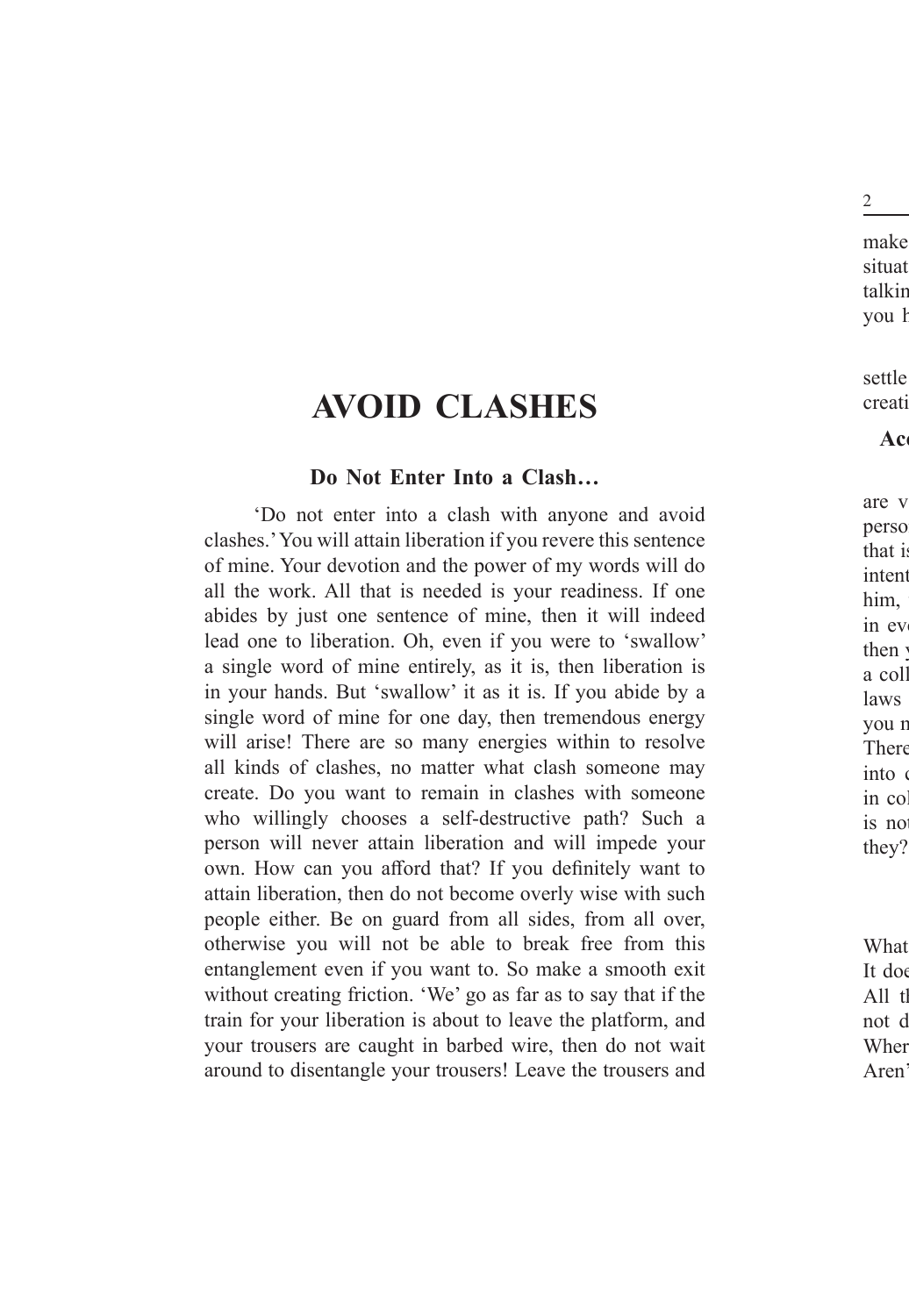make a run for it. It is not worth being stuck in any worldly situation even for a moment. Then where is the question of talking about anything else? Wherever you get stuck, there you have forgotten your real form as the Self.

If you get into a clash with anyone by mistake, then settle it. Casually walk away from that conflict without creating any sparks of friction.

#### **Accidents Are Prevented Through Traffic Laws**

Just as when you are walking down a road, you are very cautious. Then regardless of how bad the other person is, if he collides with you and causes you harm, that is a different matter. However, you should not have the intention to harm anyone. Even if you try to cause harm to him, the harm is indeed going to come to you. Therefore, in every collision, both parties suffer. If you hurt anyone, then you will inevitably suffer at that very moment. That is a collision; that is why I have given this example, that the laws of traffic are such that if you collide with someone, you may end up getting killed. There is danger in collision. Therefore, do not collide with anyone. Similarly, do not get into collisions in worldly affairs. There is always danger in colliding. Besides, collisions only occur occasionally, it is not as if they happen two hundred times a month, do they? How often does it occur in the course of a month?

**Questioner:** Sometimes, two to four times.

**Dadashri:** Yes, so you should resolve that much. What I am saying is that, why would you ruin everything? It does not suit you to ruin associations with other people. All these people here abide by the traffic laws; they do not drive according to their own interpretation, do they? Whereas here, they do according to their own understanding! Aren't there laws? One does not have any problem in that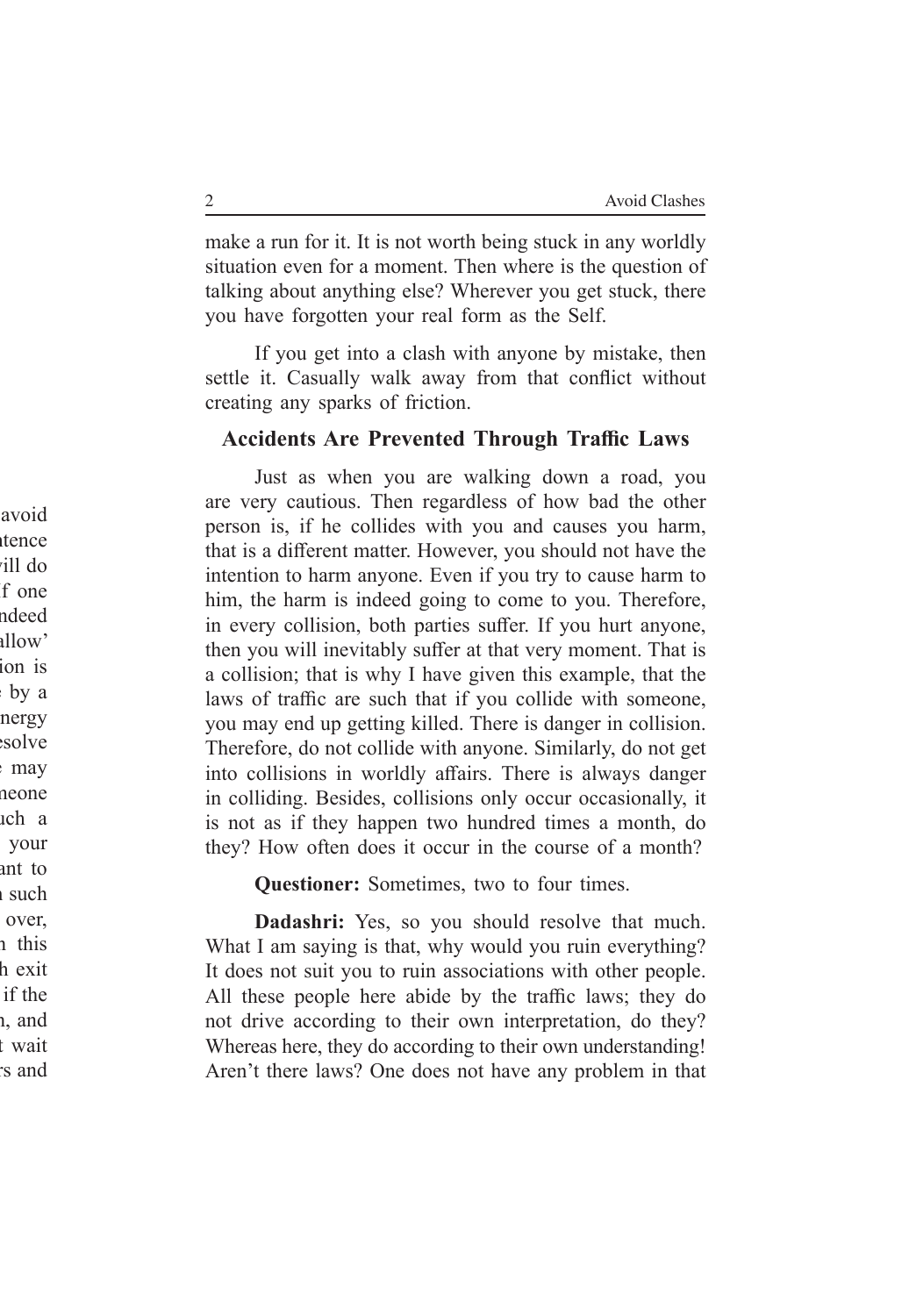[driving], how wonderful the traffic laws are set up! Now, if you understand and abide by these laws, then you will not encounter difficulty again. Therefore, there is a mistake in understanding these laws. The one explaining these laws must have a thorough understanding of them.

Because you have made a firm decision to abide by these traffic rules, look at how well you are able to abide by them! Why does your ego not arise in this matter and say, 'It doesn't matter what they say, I am going to do it my way.' This is because when it comes to traffic laws, one is able to understand the consequences through the intellect, because they are tangible, such as, 'The hand will get chopped off; I will die on the spot.' Whereas one does not realize that, 'If I enter into a clash then I will die.' One is not aware of this. It is beyond the intellect. It is a subtle matter. All of the losses incurred through clashes are subtle.

#### **The First Time This Maxim Was Revealed**

I had given a man this phrase in 1951. He was asking me for the way to traverse this ocean of worldly life. I told him, "Avoid clashes," and I explained it to him in this way.

It so happened that I was reading a book of scriptures one day, when he came up to me and said, "Dada, give me some knowledge." He used to work for me. So, I told him, "What knowledge can I give to you? You get into fights with everyone, you get into brawls!" He would get into physical fights even in trains. Normally, he would squander his money and then travel without paying the train fares as per the law and on top of that, he would start fights. I knew about all of this. So I told him, "What good would it do to teach you? You keep getting into clashes with everyone." He replied to me saying, "Dada, this knowledge that you share with everyone, teach me something from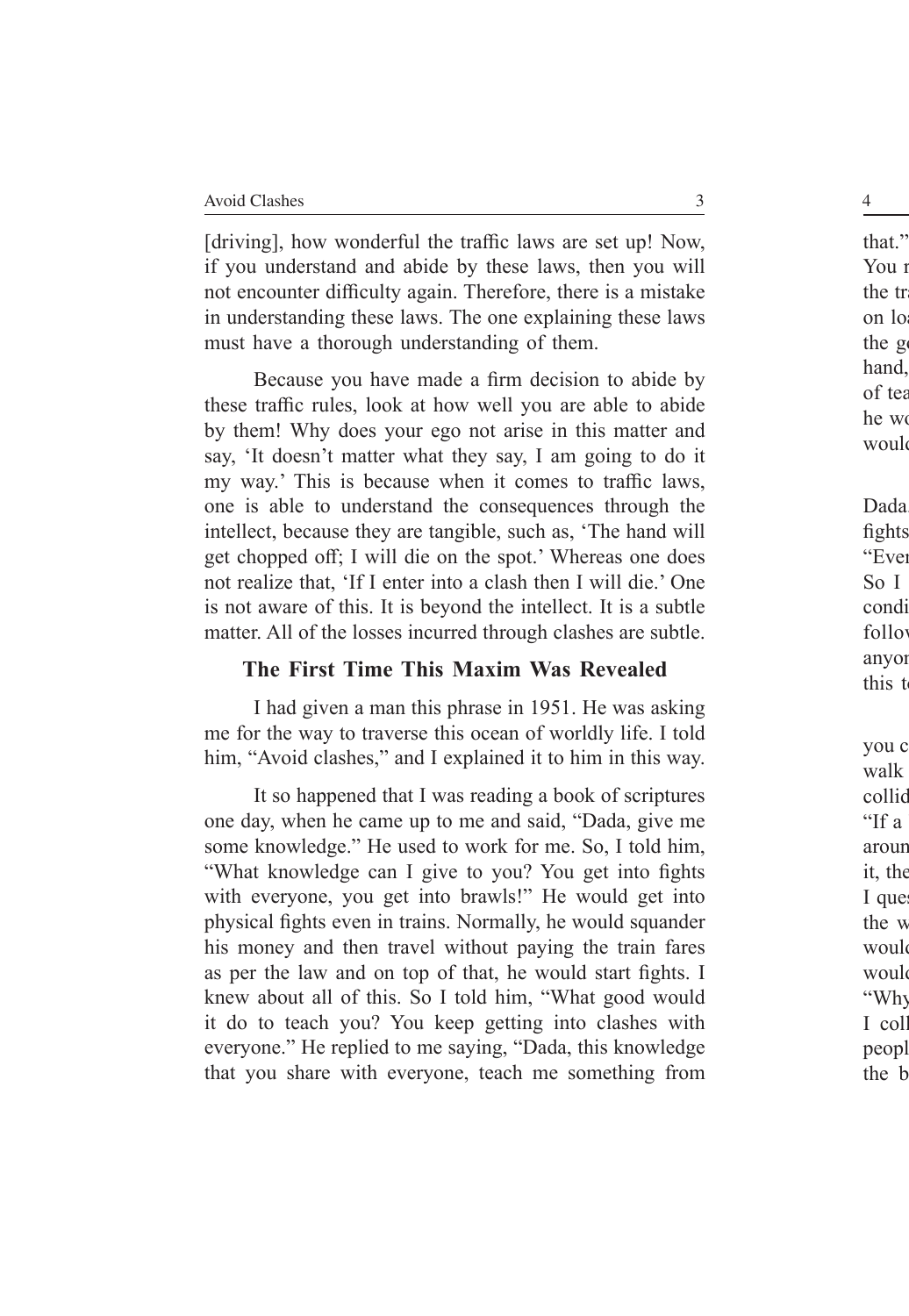that." I responded, "What good would it do to teach you? You return each day after getting into fights and brawls on the train." There was a ten-rupee governmental tariff levied on loading material goods on the train, yet he would bring the goods along without paying the tariff and on the other hand, he would treat other people to twenty rupees worth of tea and snacks! He would become delighted by this. So he would not really save the ten rupees, on the contrary he would spend ten more, he was such a 'noble' man.

So he asked me again, "Teach me some knowledge, Dada." I told him, "You return every day after getting into fights. I have to hear about this every day." He persisted, "Even so, at the very least, give me some knowledge." So I told him, "I will give you just one sentence, on the condition that you follow it." He said, "I will definitely follow it." I told him, "Do not get into clashes with anyone." He responded, "What is a clash? Please explain this to me, Dada."

I said, "If you are walking along a straight path and you come across a lamp post in the middle, then should you walk around it or collide with it?" He answered, "No, if I collide with it, then my head will get injured." I continued, "If a buffalo is coming towards you, then should you walk around it or collide with it?" He replied, "If I collide with it, then it will hurt me. So I would have to walk around it." I questioned him further, "What if there was a snake along the way? What if there was a large rock?" He replied, "I would have to walk around them too." I asked him, "Who would have to go around?" He said, "I would have to." "Why?" I inquired. He responded, "For my wellbeing. If I collide, then I will get hurt!" I said, "There are some people in this world who are like the rock, some are like the buffalo, some are like cows, some are like humans,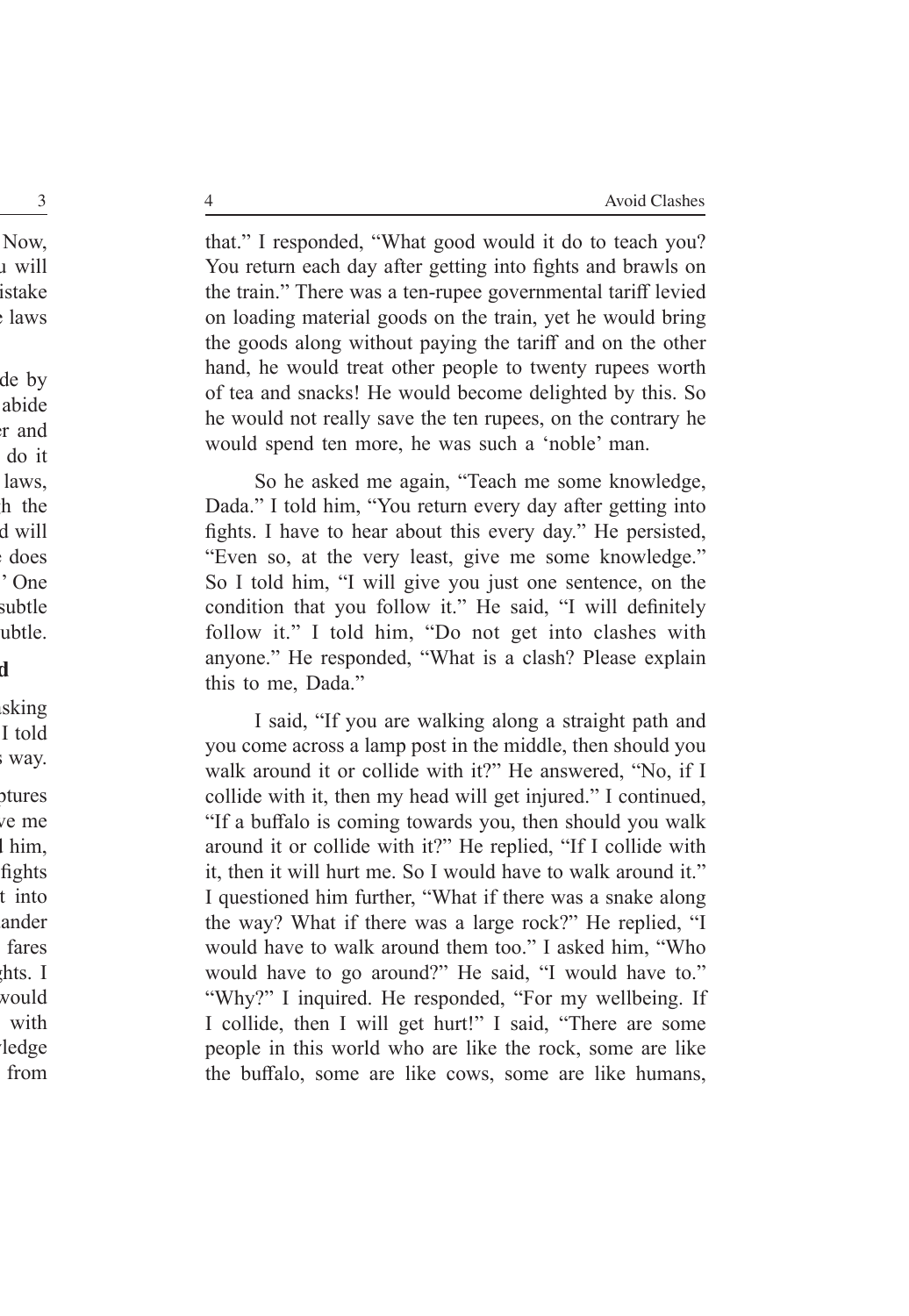some are like snakes, some are like poles; there are all kinds of people. Now do not get into clashes. Steer your way accordingly."

I gave him this understanding in 1951. So even now, he does not lapse. He has not gotten into clashes with anyone after that time. This businessman happens to be his uncle; he came to know that his nephew does not get into clashes with anyone. So the businessman would purposely provoke him repeatedly. If the uncle provoked him in a certain way, he would find his way out from another direction. If the uncle provoked him in another way, he would find his way out in another way. He would not let anything touch him. He has not gotten into clashes with anyone since 1951!

#### **Avoid Clashes in Worldly Interactions In This Way**

You get off a train and immediately you shout out to the porters, "Hey … come here, come here!" Two to four porters come running. "Come on, pick it up." After he carries your luggage all the way out, you bicker with him, "I am going to call the [station] master, how can you ask for so much money? You are doing this, you are doing that…" You fool, do not get into a clash here. If he is asking for twenty-five rupees, then you should persuade him, "Actually, it should only be ten rupees, but go ahead and take twenty." Once you realize that he is not going to let you off easily, then settle the matter by giving him more or less. Do not get into a clash there. There is no telling what he may do to you if you upset him further. He might have left his home in a bad mood and if you aggravate him further, he may even pull a knife on you. He can be stubborn like a bull and hurt you. At thirty-three percent, he is born as a human while at thirty-two percent, he would have been a buffalo!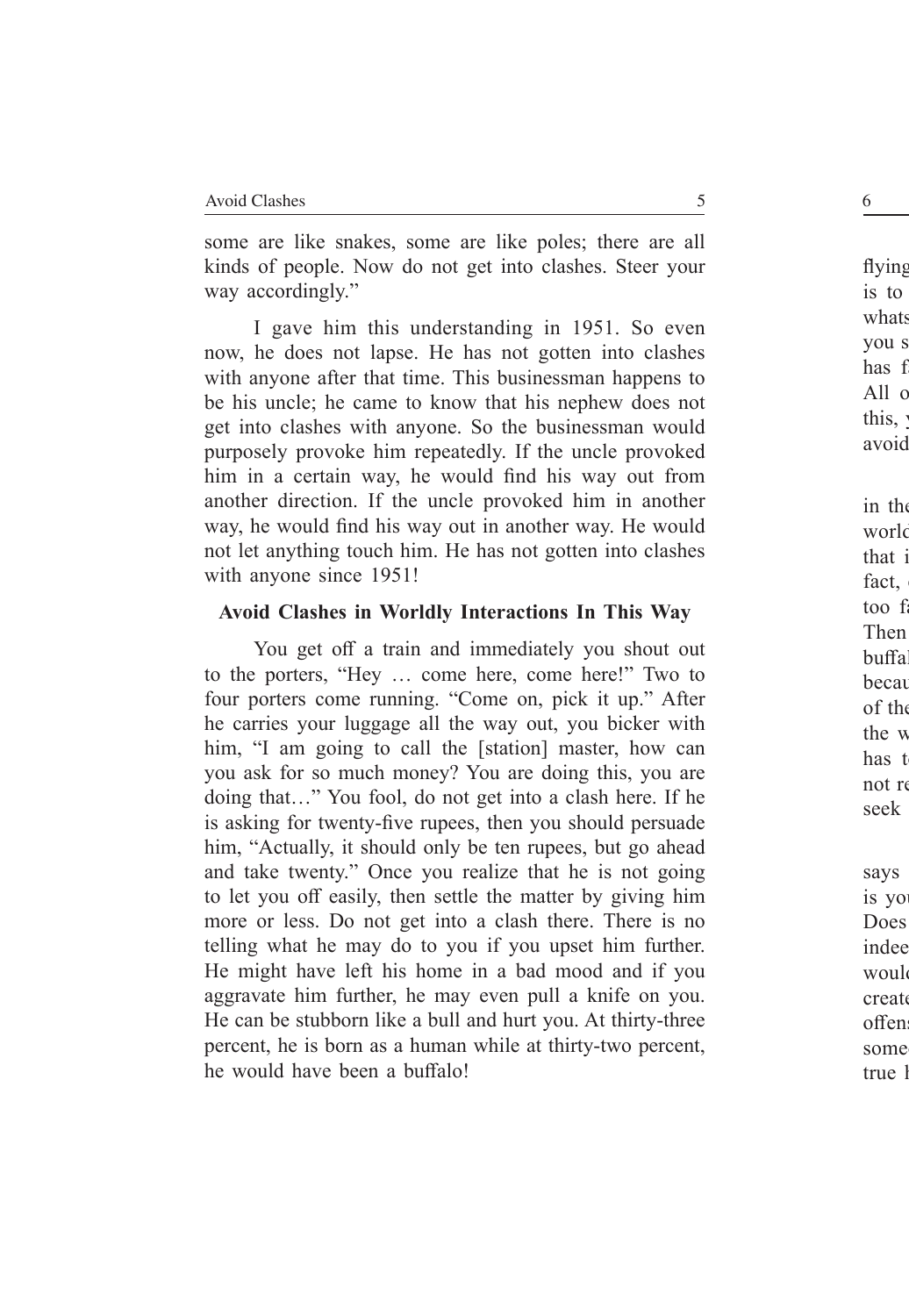If someone comes to shout at you, if words come flying at you like bombs, then you should know that a clash is to be avoided. There may be no effect on your mind whatsoever, yet if some effect arises all of a sudden, then you should know that the effect of the other person's mind has fallen upon you. Therefore, you should move aside. All of those are clashes. As you continue to understand this, you will be able to avoid more and more clashes. By avoiding clashes, liberation is attained.

This world is indeed [in the form of] clashes; it is in the form of vibrations. Therefore, avoid clashes. This world has arisen due to clashes. To this, the Lord has said that it has arisen due to enmity. Every human being, in fact, every living being harbors vengeance. When it goes too far, they will not refrain from harboring vengeance. Then whether it is a snake, a scorpion, a bullock, or a buffalo, whatever it is, it will harbor vengeance. This is because the Self (*Atma*) exists in everyone. The energy of the Self is the same in everyone. However, it is due to the weakness of the non-Self complex (*pudgal*) that one has to tolerate things. But while tolerating it, one will not refrain from harboring enmity and moreover, one will seek vengeance in the next life!

If someone talks too much, then no matter what he says it should not give rise to a clash within you; that is your moral duty. Yes, the speech may be of any kind. Does speech have some kind of a condition that it will indeed lead to clashes? These people are such that they would clash until the morning. And to say something that creates interference for the other person is the biggest offense of all. On the contrary, to push it aside when someone has spoken in such a way; that is a mark of a true human being.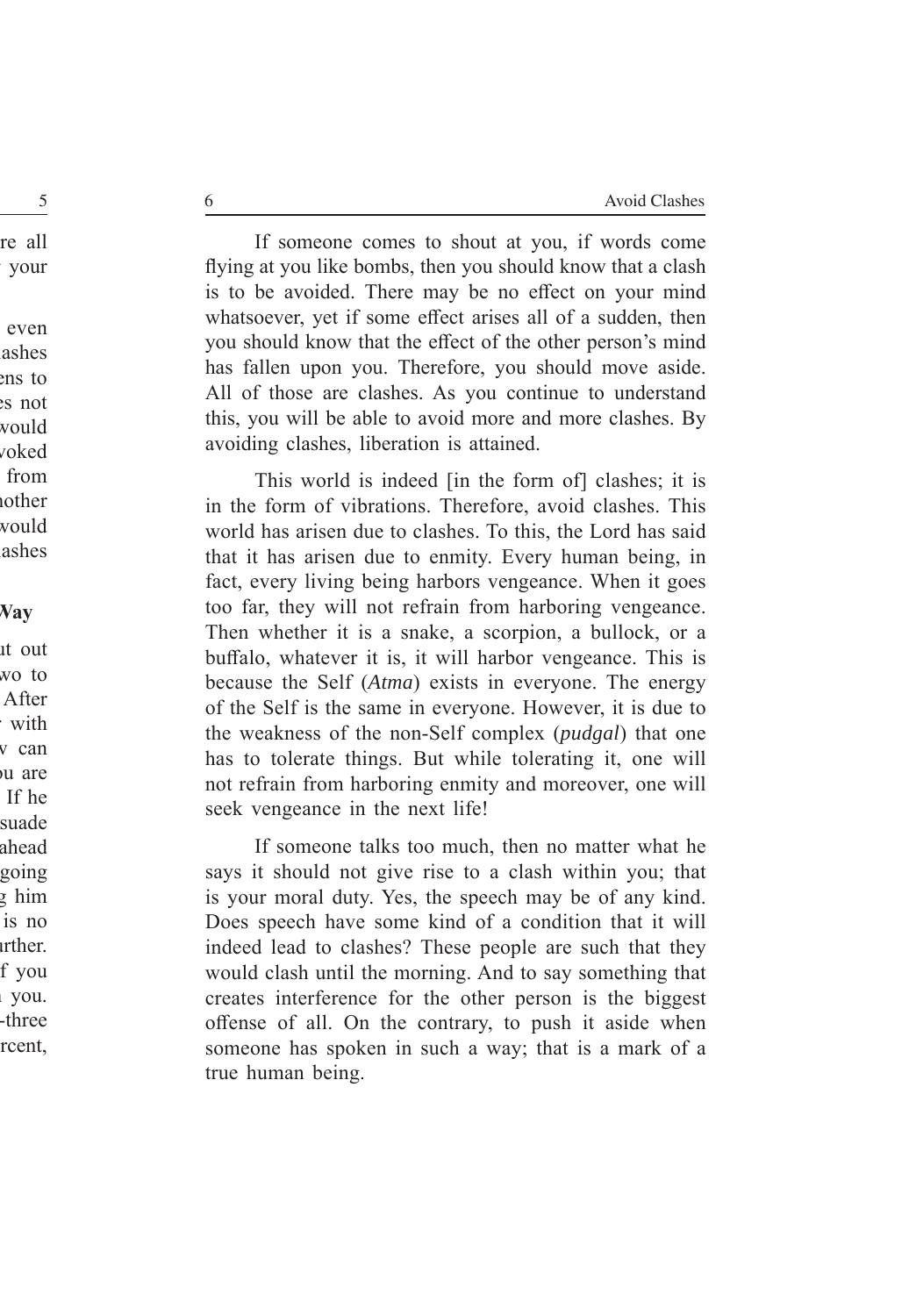#### **Tolerate It? No, Find a Solution**

**Questioner:** Dada, when you say we must avoid clashes, does that mean that we have to tolerate it?

**Dadashri:** To avoid clashes does not mean to tolerate. If you do tolerate it, how much will you tolerate? To tolerate is the same as pressing a spring. How long can a spring remain compressed? So definitely do not learn to tolerate, learn how to bring about a solution. In the ignorant state, one indeed has to tolerate. Then one day, the compressed spring recoils and causes a lot of damage. But that is indeed the law of nature.

There is indeed no such law in this world that you have to tolerate because of someone else. Whatever you have to tolerate due to others is indeed because of your own karmic account. However, you do not know from which [karmic] ledger and from where this stock is coming, so you assume that it is something new being directed at you. No one would ever give out anew; that which had been given out in the past is being returned. There is no concept of tolerating according to our *Gnan* (Knowledge of the Self). Examine through this Knowledge that, 'The other person is a pure Soul. Whatever has come to me is due to the unfolding of my own karma, the other person is only a *nimit* (an apparent doer who is simply instrumental in the process of unfolding karma).' Then this Knowledge itself will solve the puzzle for you.

**Questioner:** So does that mean I have to bring the settlement in my mind that, 'It is the stock of karma that has been returned'?

**Dadashri:** The other person himself is a pure Soul, and this is his *prakruti* (non-Self complex). The *prakruti* is giving this effect. You are a pure Soul and the other person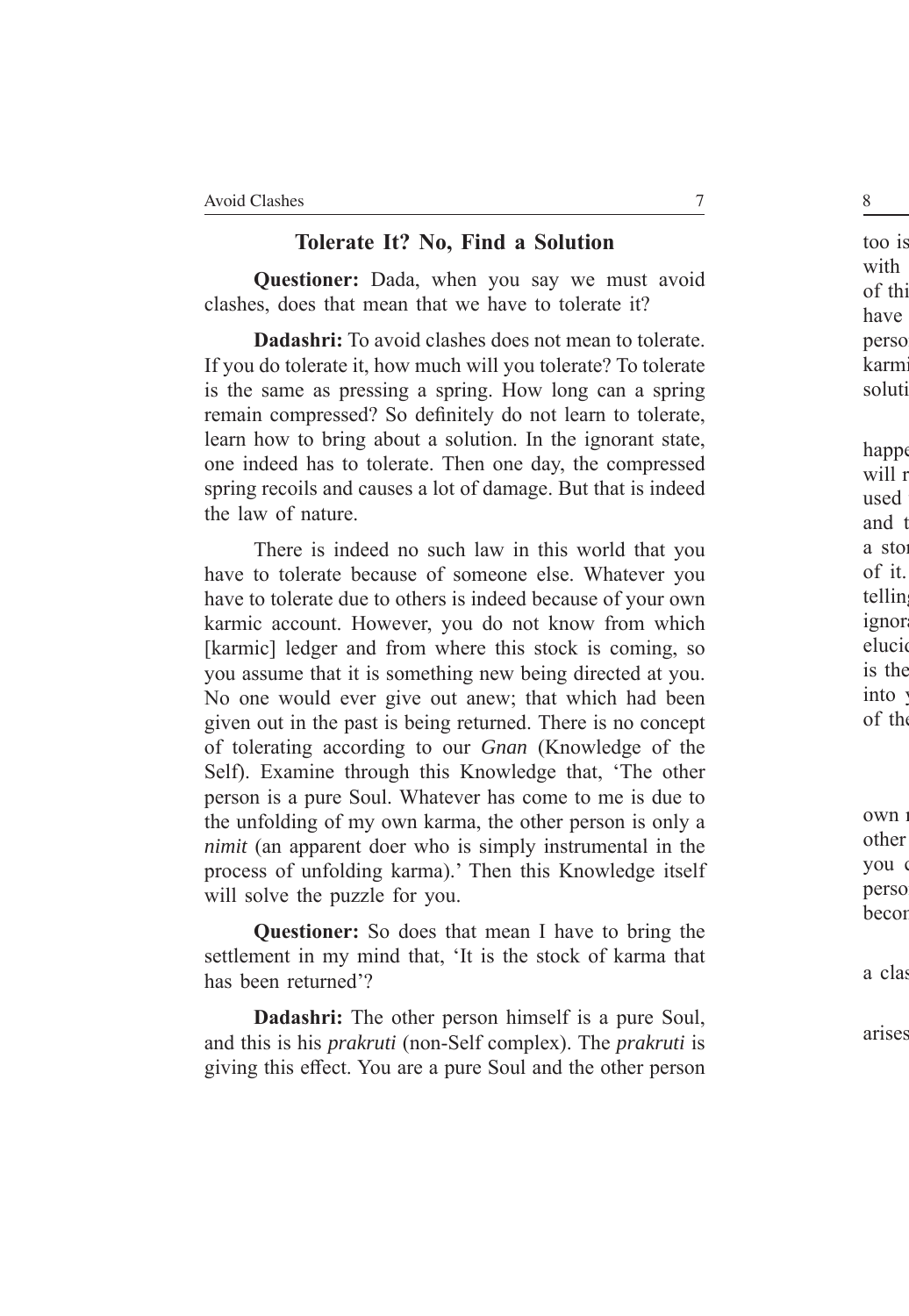too is a pure Soul. Now both are settling all their accounts with each other. In that, it is due to the unfolding karma of this *prakruti* that he gives something. That is why 'we' have said, "It is the unfolding of your karma and the other person is merely a *nimit*." When he gives it to you, your karmic account has become cleared. When you have this solution, there is no need to tolerate anything!

If you do not elucidate it in this way, then what will happen if you continue to tolerate? One day that spring will rebound. Have you seen a spring rebound? My spring used to rebound many times. I would be tolerant for days, and then when it would bounce back, I would kick up a storm. This was in the state of ignorance; I am aware of it. It is in my attentive awareness. That is why I am telling you "Do not learn to tolerate." It is in the state of ignorance that one has to tolerate. Whereas here, you should elucidate 'what will be the consequences of this', 'what is the cause behind this'; you have to look systematically into your [karmic] ledger. Nothing ever happens outside of the [karmic] ledger.

#### **You Clashed Due to Your Own Mistake**

Any clash that arises in this world is indeed your own mistake; it is not the mistake of the other person. The other person is going to clash anyway. If asked, "Why did you clash?" The response would be, "Because the other person clashed!" So, not only are you blind, but he has become blind too.

**Questioner:** What happens if we create a clash within a clash?

**Dadashri:** You'll break your head open! If a clash arises, what must you understand?

**Questioner:** That it is indeed my fault.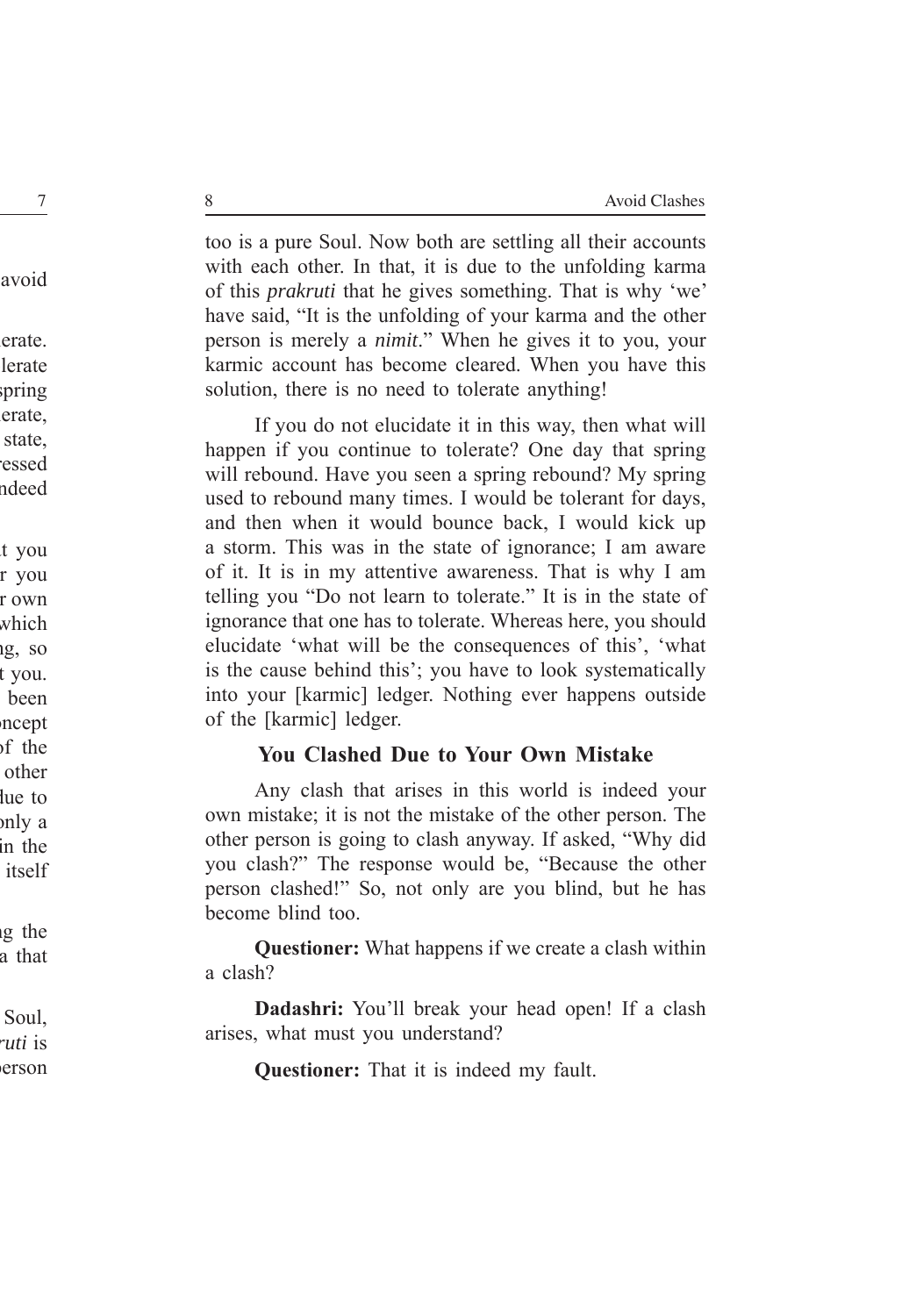**Dadashri:** Yes, and you should immediately accept it. If a clash arises, then you should come to the realization that, 'What was it I said that caused this clash?' Once you realize your own mistake, it means a solution has come about; thereafter the puzzle is solved. Otherwise, as long as you keep trying to prove that the other person is at fault, the puzzle will never be solved. Only when you accept 'it is my mistake' will you be free from this world. There is no other solution. All other solutions lead to entanglement and to try to find a solution is your hidden egoism that lies within. Why are you looking for solutions? If the other person points out your fault, then you should say, "I have always been awkward."

It is the intellect that makes one clash in worldly life. Hey, even if one goes according to what the wife says, adversity arises, clashes take place, whereas this is 'Miss Intellect'! If you listen to 'her', there is no telling where you may be thrown off! Oh, 'she' may even wake you up at two in the morning and show you negative things. You encounter your wife only at certain times, whereas the intellect remains with you all the time. The intellect is such that it can 'dethrone' you.

If you indeed desire liberation, then do not listen to the intellect at all. The intellect is such that it will even point out faults of the *Gnani Purush*. Hey, did you actually see faults of the very person through whom you will attain liberation? If so, then your liberation will be postponed for infinite lives to come!

Clashes themselves are your own ignorance. If you clash with anyone at all, then that is a sign of your own ignorance. God does not look at right or wrong. God only looks to see this much, 'Regardless of what the other person said, has there been any clash as a result?' If the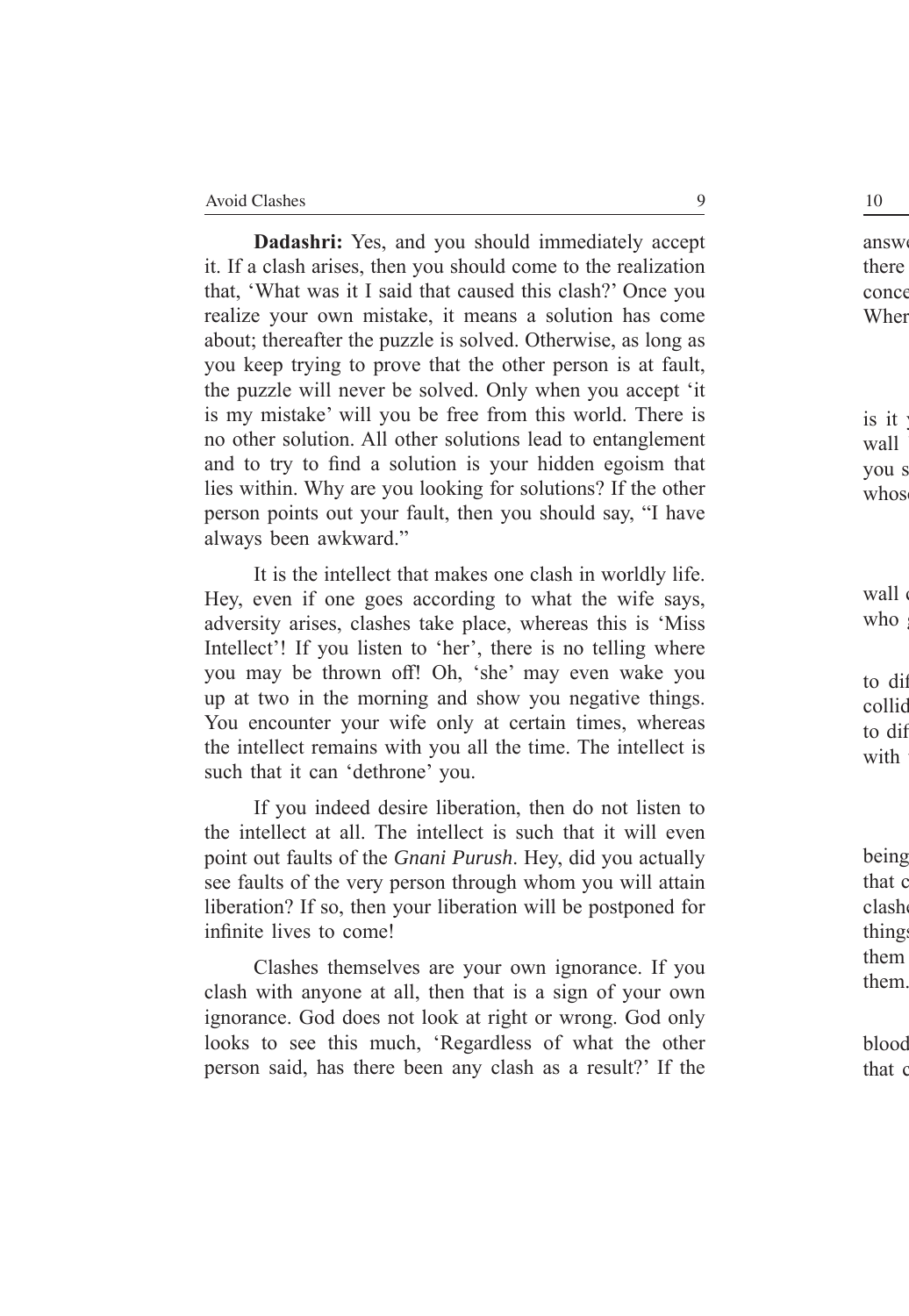answer is no, then God will say, "That is all we want." So there is no such thing as right or wrong as far as God is concerned. Only people are preoccupied with this concept. Where God is concerned, there is no duality at all!

#### **All Those Who Clash Are Walls**

If you walk into a wall, is it the fault of the wall or is it your fault? What if you try to seek justice with the wall by saying, "Move aside, move aside." And what if you say, "I am only going to pass through this way;" then whose head will get injured?

#### **Questioner:** Mine.

**Dadashri:** So who should be careful? What does the wall care? Whose fault is it in that? The fault is of the one who gets hurt. So this world is like a wall.

If you collide with a wall, then will divisiveness due to difference of opinion arise with the wall? If you ever collide with a wall or a door, then would divisiveness due to difference of opinion arise at that time with the door or with the wall?

**Questioner:** The door is a non-living thing, isn't it!

**Dadashri:** So it is only when it comes to a living being that you believe that he clashed with you. Everything that clashes in this world is a non-living thing. That which clashes is not living. Living beings do not clash; non-living things clash. Therefore, you should immediately consider them as a wall, meaning that you should not interfere with them. After a while say, "Come on, let's have some tea."

If a child were to throw a rock at you right now and blood were to gush forth, then how would you react towards that child? You would get angry at him. And what if you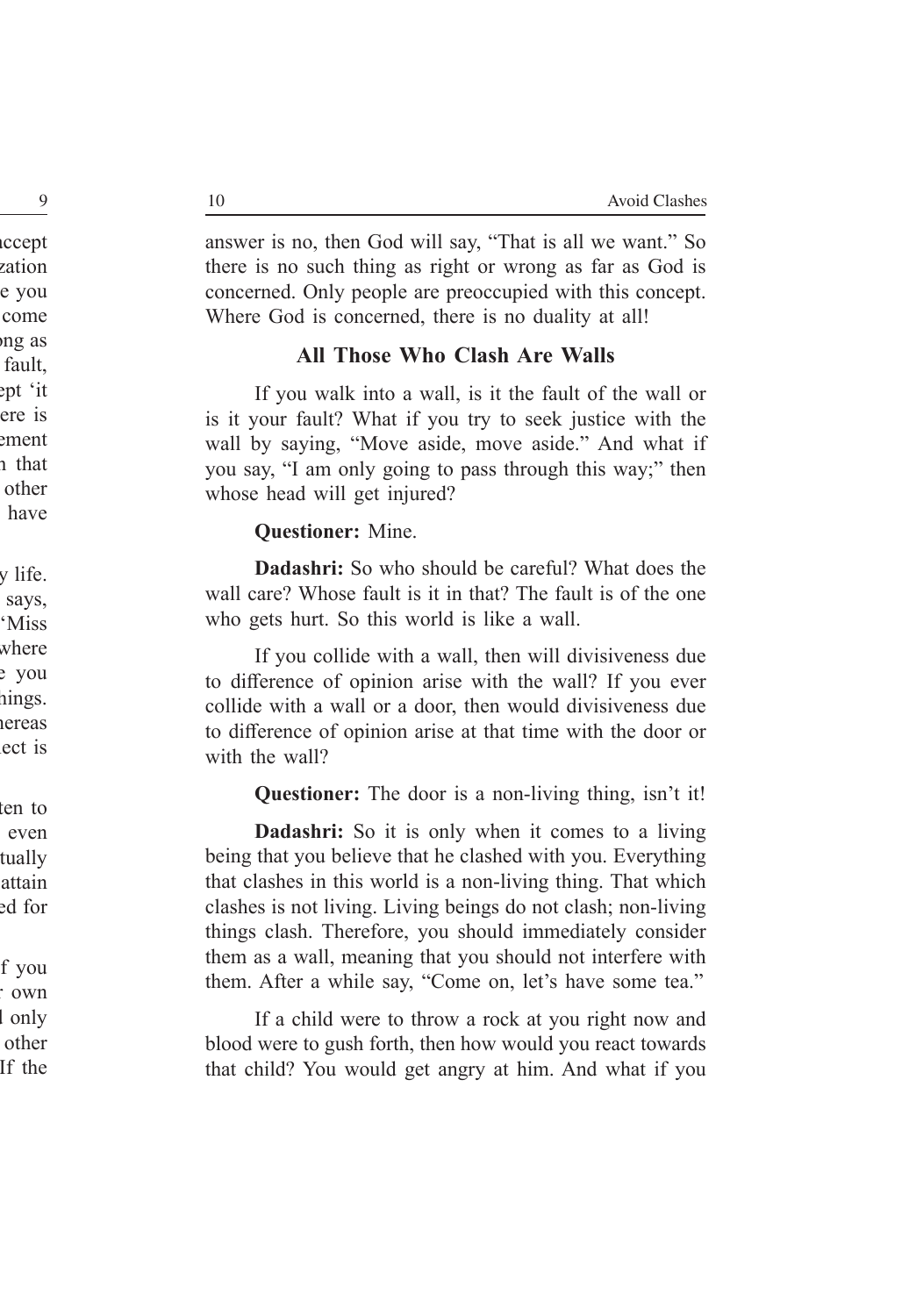are going about your way and a rock falls from a hilltop? It hits you and blood gushes forth. What would you do then? Would you get angry? No. Why is that? It is because the rock fell from the hilltop! And it does not matter that the child may be feeling remorse about what he did. Whereas who is responsible for the rock that fell from the hilltop?

So, understand this world. If you come to me, I will make you worry-free so that you can live wonderfully in this worldly life. Go ahead and stroll around with your wife! And get your children married without any worries! Then your wife will become pleased. She will tell me, "I must say! You have made my husband so sensible!"

Now, suppose your wife had a quarrel with the neighbor and she has become a little hot tempered. And you come home and she speaks to you with an ill temper, then what should you do? Should you also become hot tempered? When such circumstances arise, there you should adjust and carry on. There is no telling under what circumstance she has become ill tempered, or who she has become angry with today. Now, as you are the man (*purush*) of the house, you should not allow divisiveness due to difference of opinion to arise. If she creates divisiveness due to difference of opinion, even then you should turn it around. Divisiveness due to difference of opinion means clash!

#### **A Science Worth Understanding**

**Questioner:** I do not want to clash, but what should I do if the other person comes and starts a fight?

**Dadashri:** If you were to fight with this wall, how long would you be able to fight? If you hit your head against this wall one day, then what would you do with it? You hit your head, meaning you had a fight with the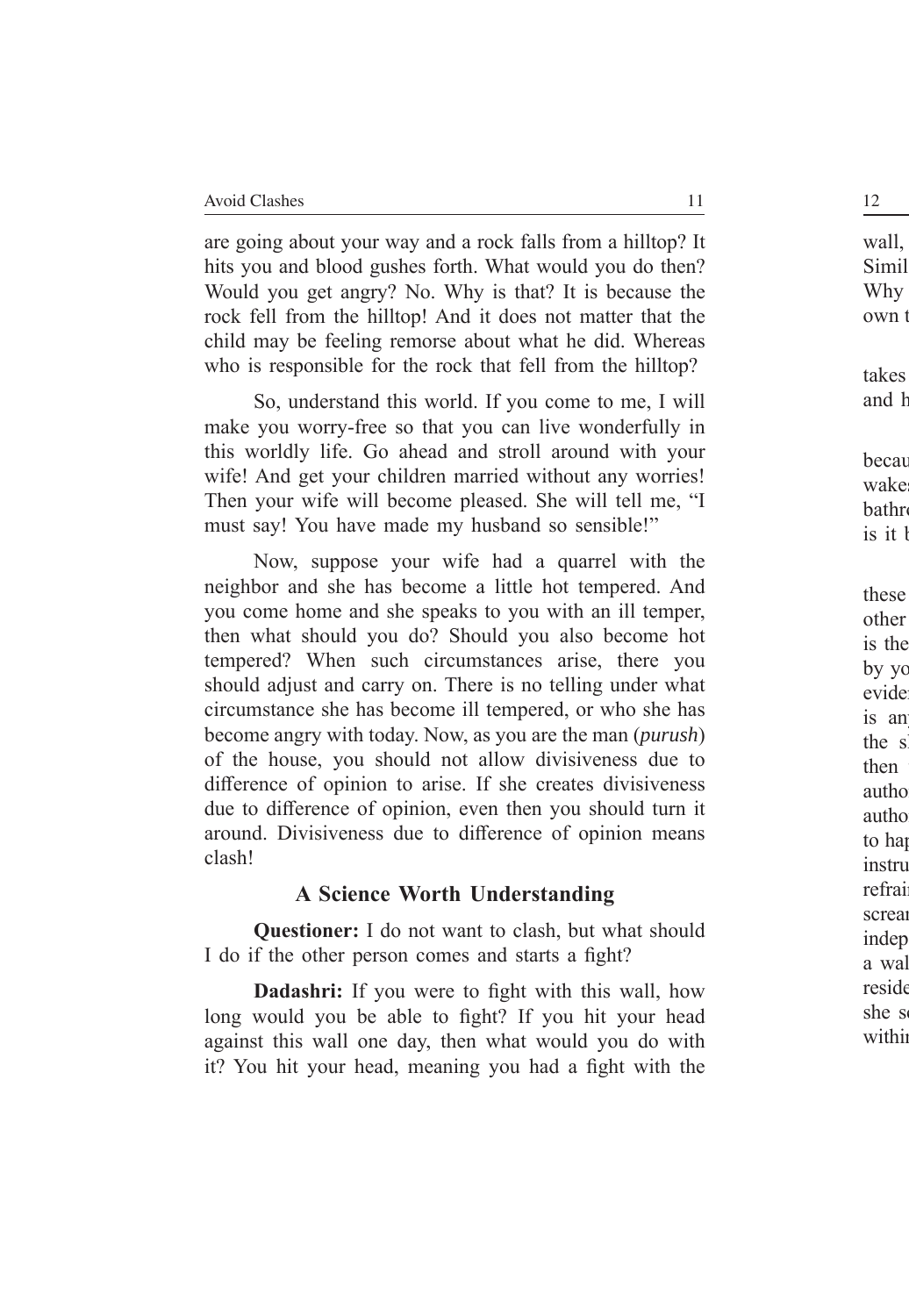wall, so does that mean you should keep hitting the wall? Similarly, those who instigate a lot of clashes are all walls! Why look at others in this? You should understand on your own that they are like walls. There is no problem thereafter.

**Questioner:** If I remain silent, then the other person takes it the wrong way thinking, 'He is certainly at fault,' and he ends up clashing even more.

**Dadashri:** In fact, you are presuming that, 'It is because I remained silent that this happened.' If a person wakes up in the middle of the night and on his way to the bathroom, he ends up bumping into the wall in the dark, is it because he remained silent that he collided?

It does not matter whether you remain silent or speak, these things are not connected. There is no such thing as the other person becoming affected by you remaining silent, nor is there such a thing as the other person becoming affected by you saying something. It is only scientific circumstantial evidence. No one has even the slightest of authority. What is anyone going to do in a world that is without even the slightest of authority? If the wall had any authority, then this person would have authority! Do you have the authority to scold this wall? Similarly, you do not have the authority to scold other people. And the clash that is going to happen through his *nimit* (an apparent doer who is simply instrumental in the process of unfolding karma) will not refrain from happening. So what is the point in needlessly screaming and shouting? The other person possesses no independent control in that! So why don't you become like a wall! If you keep scolding your wife, then the God who resides within her takes note, 'He is scolding me!' And when she scolds you, become like a wall, then the God residing within you will help you.

Therefore, it is only when it is your fault that the wall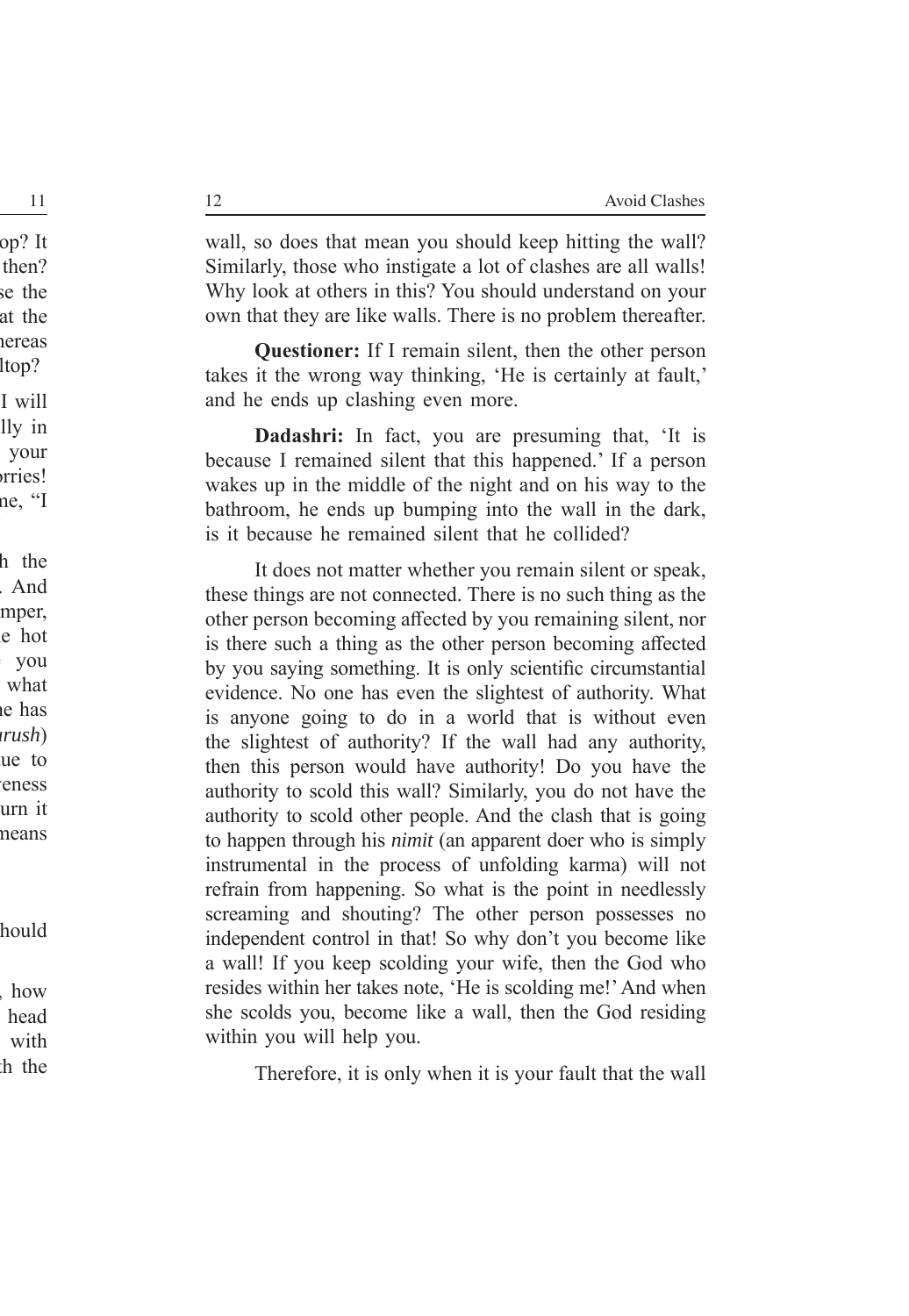collides with you. It is not the wall's fault. So people ask me, "Are all these people walls then?" I tell them, "Yes, people too are walls indeed." I say this having Seen it. This is not baseless.

To have divisiveness due to difference of opinion with someone and to collide into a wall are one and the same, there is no difference between the two. A person bumps into a wall because he cannot see and divisiveness due to difference of opinion also arises when one cannot see. He cannot see beyond [the situation]. He is not able to come up with a solution beyond this, so divisiveness due to difference of opinion arises. All this anger-pridedeceit-greed arises due to the inability to see what lies beyond! Shouldn't we understand this point? The fault is of the one who gets hurt; is the wall really at fault? So everything in this world is indeed a wall. When we bump into a wall, we do not set out to establish who was right and who was wrong, do we? We do not go through the trouble of fighting with it that, 'I am right,' do we? In the same way, right now this [person] is indeed in the state of a wall. There is no need whatsoever to prove to the person that you were right.

You should consider anyone who collides to be a wall. Then if you set out to investigate where the door is, you will find the door even in the dark. If you move ahead while moving your hand like this, then would you not find the door? And you should make your escape from there. You should make it a rule to not clash with anyone, that you do not want to get into clashes with anyone.

#### **This Is How to Live Life**

As it is, people do not know how to live at all. People do not know the first thing about marriage, yet they get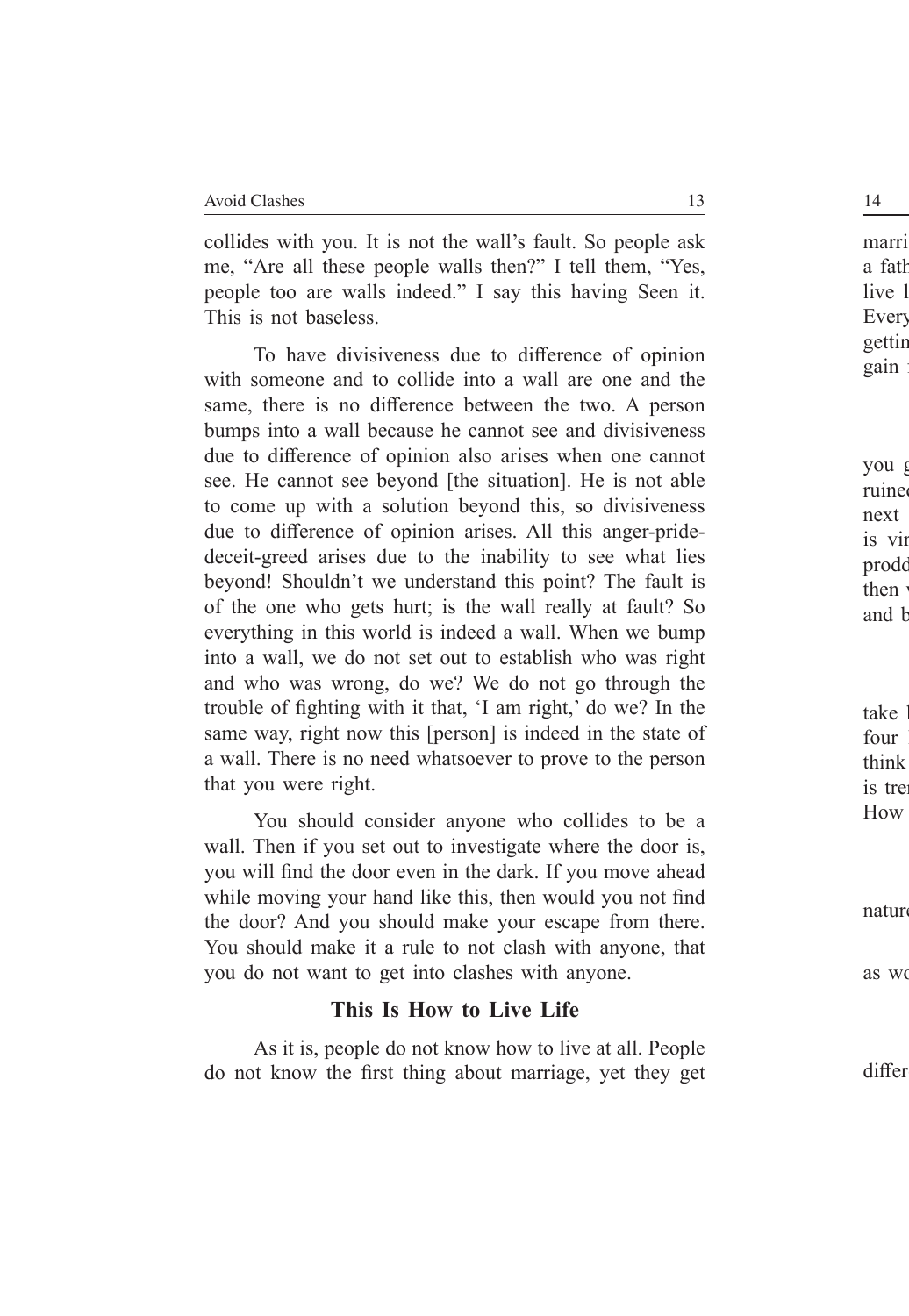married without a choice! One does not know how to be a father, yet he became a father anyway. Now one should live life in such a way that it makes the children happy. Everyone should decide in the morning, 'Let's agree on not getting into clashes with anyone today.' Show me what you gain from clashing. What benefit do you gain?

**Questioner:** We get hurt.

**Dadashri:** Not only do you get hurt, right now you got hurt through this clash, but your entire day gets ruined and moreover, you will forgo a human birth in your next life. The human life-form remains as long as there is virtuousness. But if there is beastliness, if one keeps prodding others, keeps ramming his 'horns' into others, then would a human life-form be attained again? Do cows and buffalos ram others with horns or do people?

**Questioner:** People seem to do so more.

**Dadashri:** If a person does so, then he will have to take birth in the animal kingdom. So there, he will have four legs instead of two and a tail in addition! Do you think life is easy there? Is there no suffering there? There is tremendous suffering. You will have to understand this. How can it go on in this way?

#### **Clash Is Indeed Our Own Ignorance**

**Questioner:** In life, clashes arise because people's natures do not match, isn't it?

**Dadashri:** The fact that clashes arise is itself known as worldly life!

**Questioner:** What is the cause behind clashes?

**Dadashri:** Ignorance. As long as divisiveness due to difference of opinions arises with anyone, that is a sign of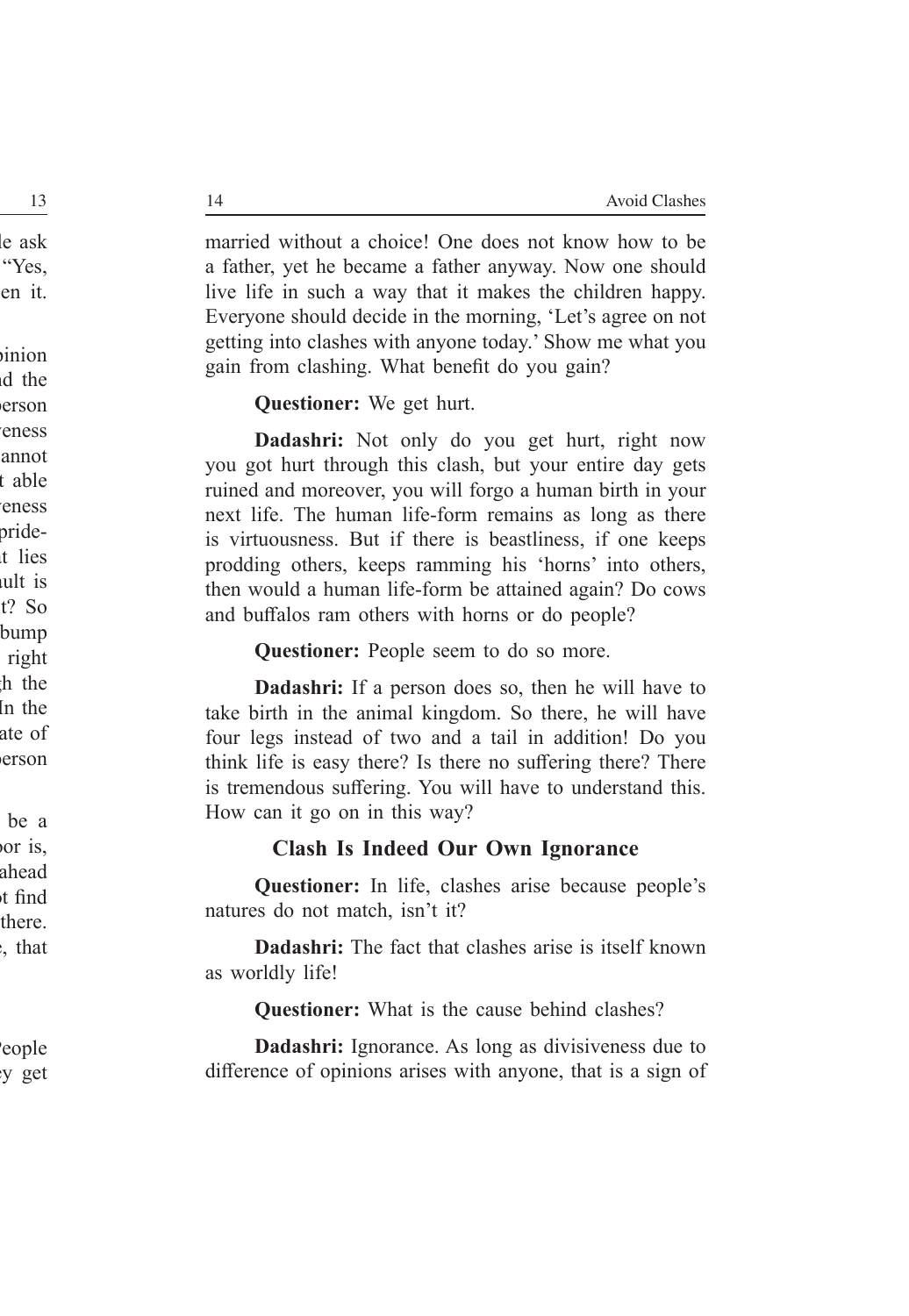your weakness. People are not wrong. In the divisiveness due to difference of opinion, the fault is yours. People are not at fault at all. If someone is doing something deliberately, then there you should ask for forgiveness by saying, "Brother, I do not understand this." Nevertheless, people are not at fault. People are not such that they would create divisiveness due to difference in opinion. Where clash arises, the fault is indeed yours.

**Questioner:** If I want to avoid clashes, then even if a pole is standing in the middle of the way, I should go around it. But what should I do if the pole itself falls on top of me?

**Dadashri:** When it falls, you should move out of the way.

**Questioner:** No matter how much I try to move out of the way, even then the pole ends up hurting me. For example, my wife clashes [with me].

**Dadashri:** Figure out what you should do when she clashes.

**Questioner:** When the other person insults me and I feel insulted, is it because of my ego?

**Dadashri:** Truly speaking, when the other person insults you, he is dissolving your ego, and that too, it is the 'dramatic' [discharging] ego! Whatever amount of excess ego there is, that dissolves. What loss is there in that? These karma are not allowing you to become free. If there is a small child in front of us, even then we should say, "Now, set me free."

#### **Take Everything In, Just Like the Ocean**

**Questioner:** Dada, in clashes that occur due to differing viewpoints, generally the older person finds fault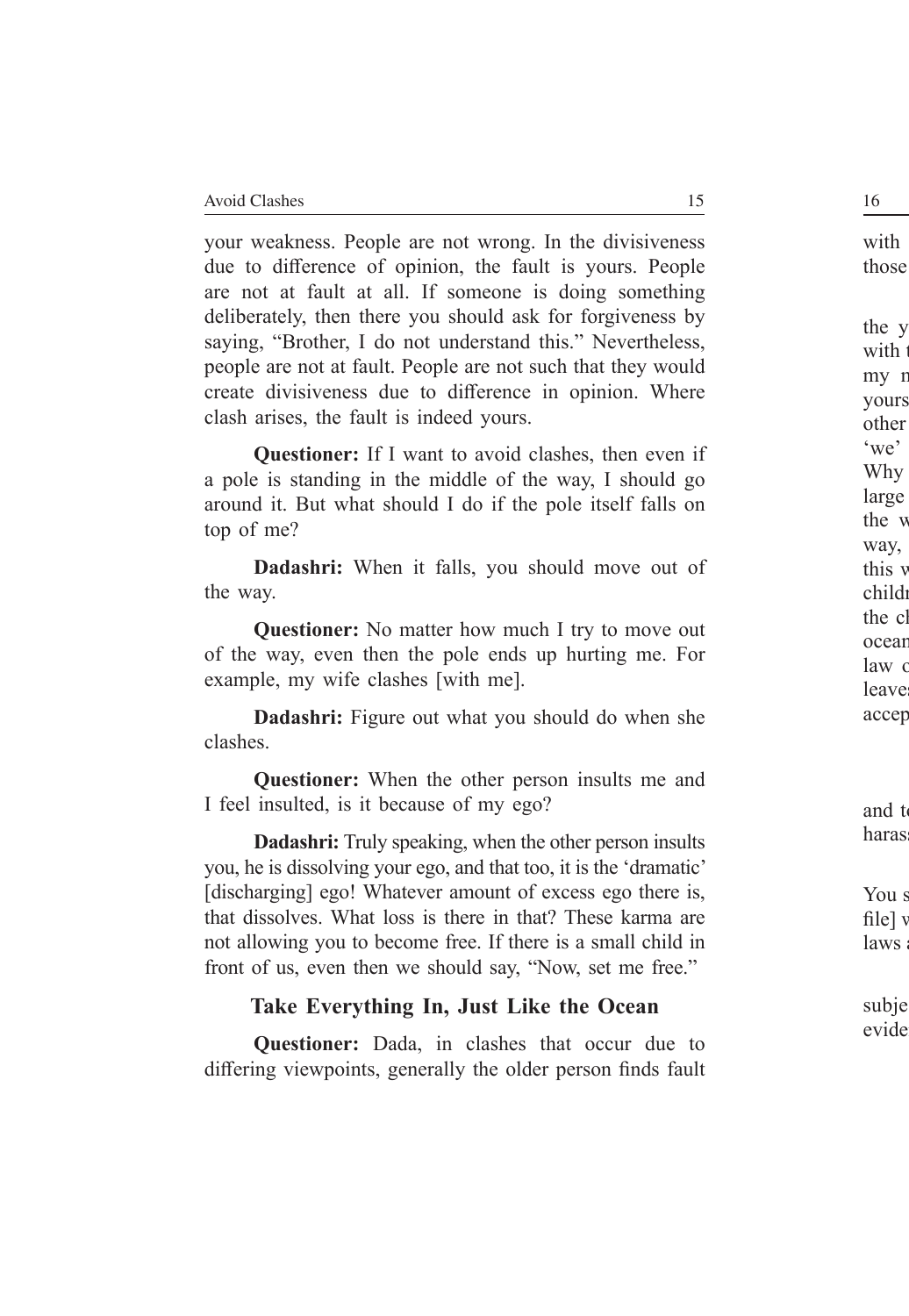with the younger one, the younger one finds faults with those younger to him; why is that?

**Dadashri:** It is like this, the older one 'gobbles up' the younger one. Meaning that the older one finds fault with the younger one. Instead, you should say, "It is indeed my mistake." If you take the blame of the mistake on yourself, then it will get solved. What do 'we' do? If the other person does not have the capacity to tolerate, then 'we' take it upon 'our' self; 'we' do not blame others. Why would 'we' blame others? 'We' have a stomach as large as the ocean! Just look, doesn't the ocean take in the water from all the sewers of Mumbai? In the same way, we too should be able to take it all in. The result of this will be that it will have a profound influence on these children and others. They too will learn from that. Even the children will notice that, 'His stomach is as big as the ocean!' However much comes your way, deposit it. The law of worldly interaction is that the person who insults, leaves you after giving away his own energy. Therefore, accept the insult with a joyful face!

#### **Misuse of Vyavasthit**

**Questioner:** If I have the inclination to avoid a clash and to settle the file with equanimity; yet the other person harasses me, insults me; then what should I do?

**Dadashri:** Nothing at all. That is your karmic account. You should make up your mind that you want to settle [this file] with equanimity. You should always remain within your laws and you should keep solving your puzzle on your own.

**Questioner:** These clashes that occur, they must be subject to *vyavasthit* (result of scientific circumstantial evidence), mustn't they?

**Dadashri:** Yes, clashes are actually subject to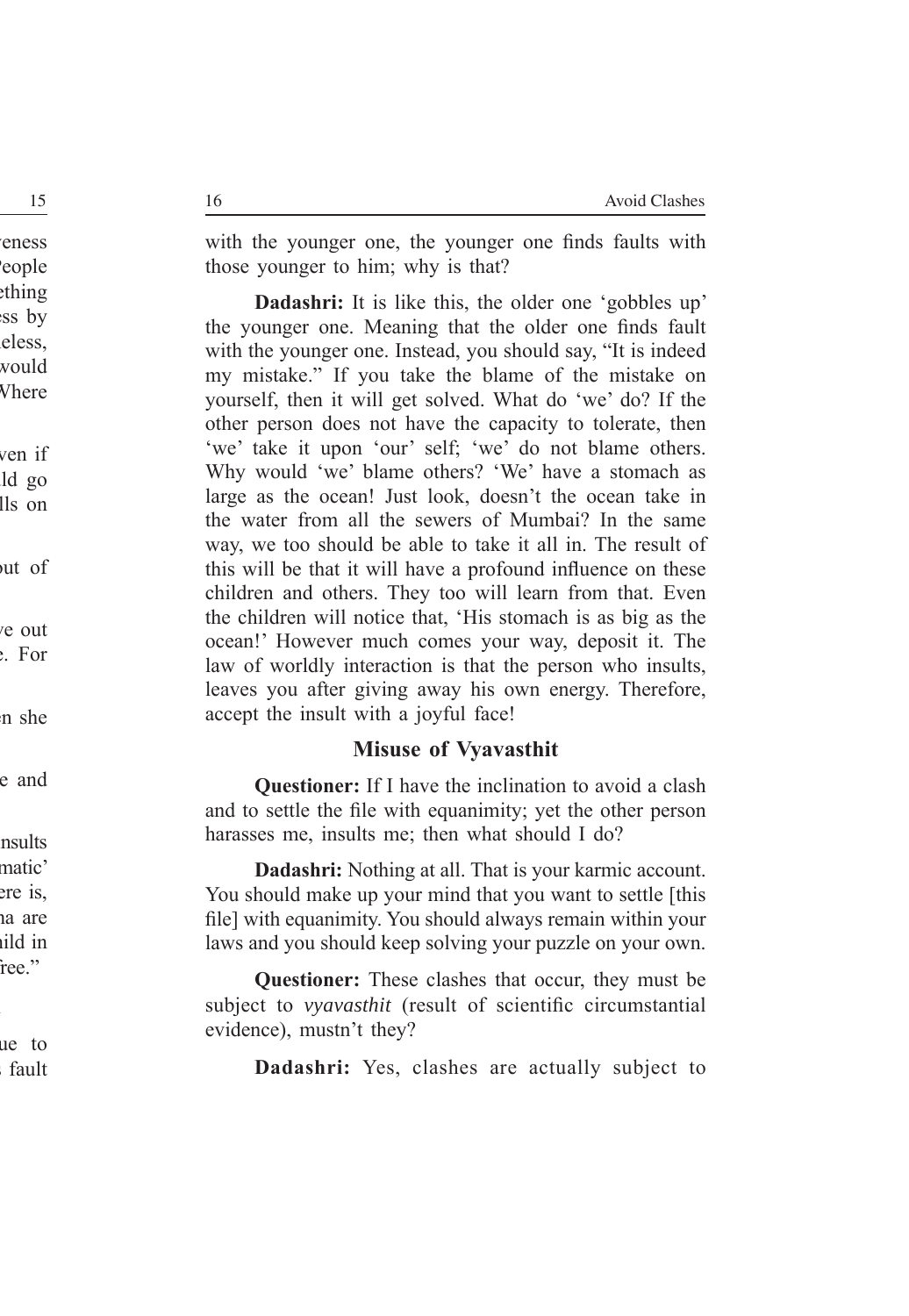*vyavasthit*, but when can that be said? After the clash happens. Your firm resolve is, 'I do not want to get into any clash.' If you see a pole in your path, then you know, 'A pole is coming up, I have to walk around it, I definitely do not want to run into it.' But despite this, if a collision occurs, then you should say, "It is a result of scientific circumstantial evidence." If you carry on believing that it is a result of scientific circumstantial evidence from the very beginning, then it would be considered a misuse of *vyavasthit*.

#### **Energies Get Destroyed Through Friction**

If all the energies of the Self were to ever get destroyed, then it is through friction. If one collides even slightly due to friction, then he is done for! If the other person collides, then you should remain under restraint. A collision should not happen at all. Then if this body is to die, it will die [no matter how difficult a circumstance]; but you should not get into a collision. If only there were no collisions, then a person would attain liberation. If someone learns that, 'I do not want to get into a collision at all,' then he will not need a guru or anyone else in between. In one or two lifetimes, he would go directly to liberation. If it gets set in his conviction and he makes the decision that, 'I do not want to get into a collision at all,' then *samkit* (the right belief of 'I am pure Soul') will set in from that very moment! So if anyone ever wants to attain the right belief of 'I am pure Soul', then I give the guarantee, 'Go, make the decision to not collide. This right belief will set in from that very moment!' If there has been a physical collision and an injury has been sustained, then if you treat it, it will be healed. But who will remove the stains that form in the mind or the intellect due to friction and clash? They will not leave even after thousands of lifetimes.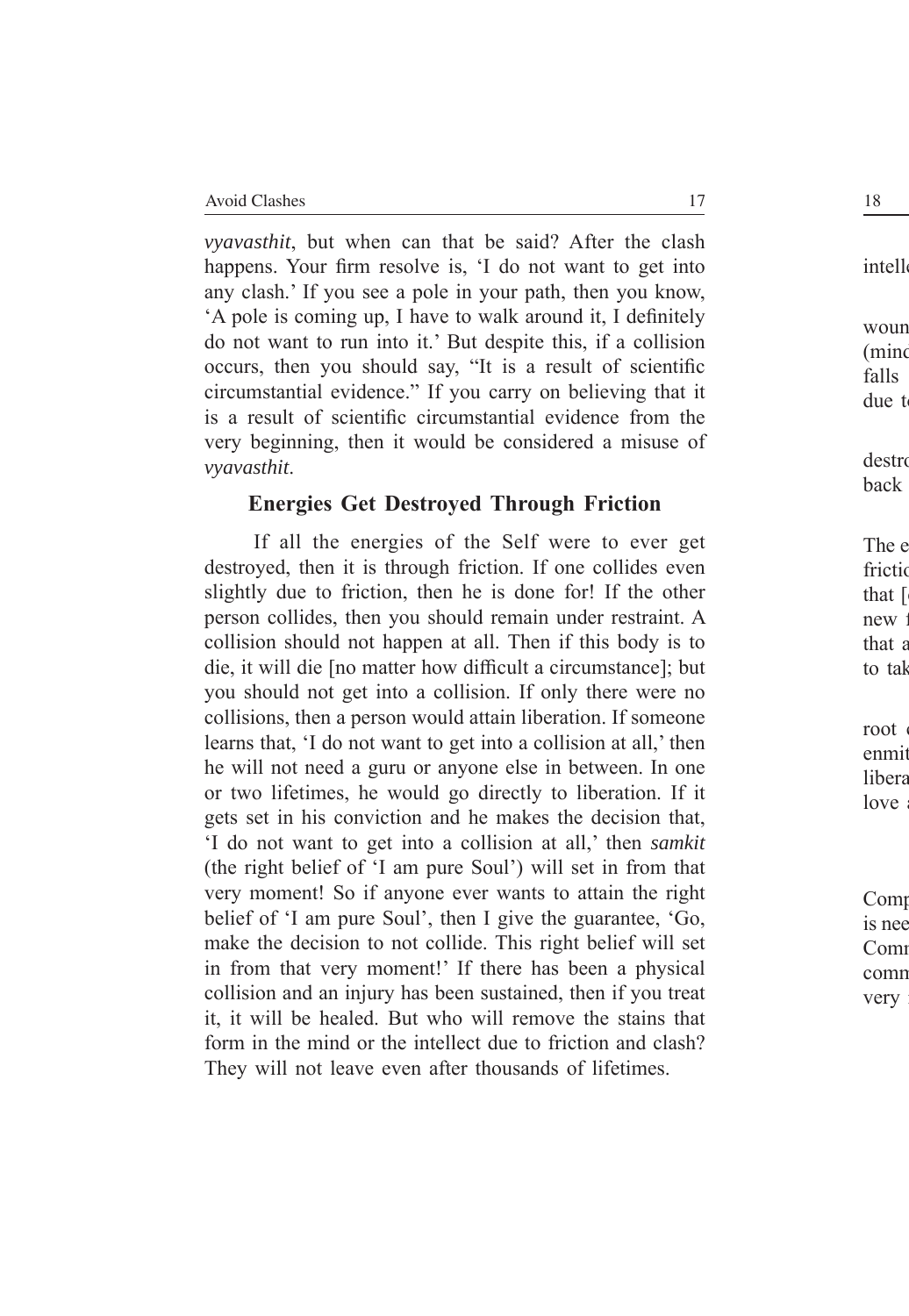**Questioner:** Are wounds inflicted on the mind and intellect due to friction and clash?

**Dadashri:** Oh! Not only on the mind and the intellect, wounds keep getting inflicted on the entire *antahkaran* (mind-intellect-*chit*-ego complex), and the effect of that falls on the body too. So, there are so many difficulties due to clashes!

**Questioner:** You are saying that all the energies get destroyed through friction. Then can the energy be pulled back through awareness?

**Dadashri:** There is no need to pull back the energies. The energies are indeed there. Now the energy is arising. The friction that arose in the past and the loss that was incurred; that [energy] is indeed coming back. But if you now create new friction, then the energy will leave again. The energy that arose will also leave, and if you do not allow friction to take place at all, then the energy will keep arising!

In this world, friction happens due to enmity. The root cause of worldly life is enmity. The one for whom enmity and friction have stopped, that person has attained liberation! Love is not a hindrance; if enmity leaves, then love arises.

#### **Common Sense, 'Everywhere Applicable'**

What is required to make worldly interaction pure? Complete common sense is needed, stillness and seriousness is needed. Common sense is necessary in worldly interaction. Common sense means 'everywhere applicable'. If one has common sense along with Self-realization, then he will be very radiant.

**Questioner:** How does common sense arise?

**Dadashri:** If someone clashes with you but you do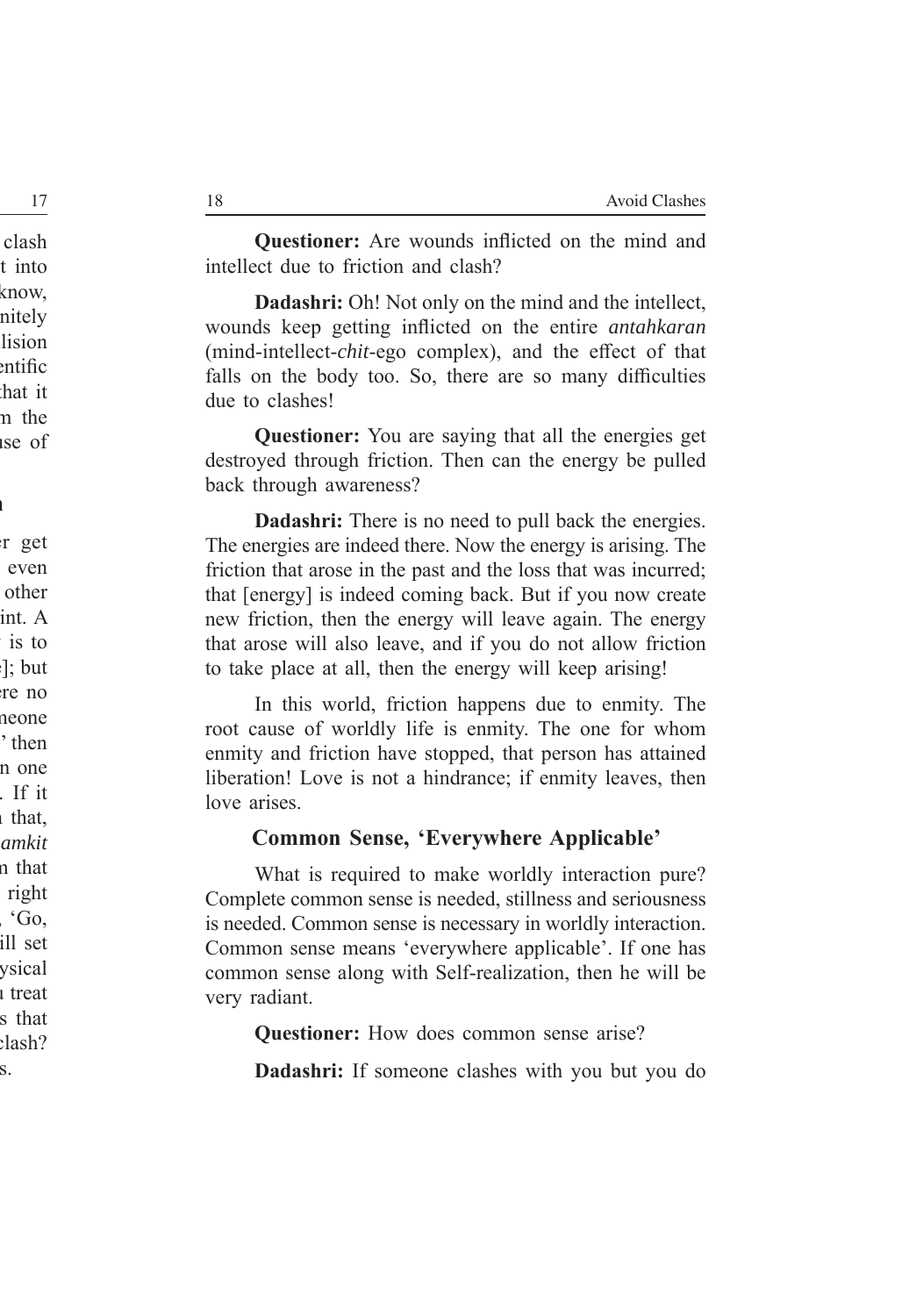not clash with them, if you can prevail in this way, then common sense will arise. However, you should not clash with anyone; otherwise, you will lose your common sense. There should be no friction from your end. Through another person's friction, common sense arises in you. The energy of the Self is such that it will reveal all the solutions for how to conduct yourself during times of friction. And once it reveals that, that knowledge will never leave you. In this way, common sense will accumulate. I usually do not experience any friction. I have tremendous common sense, so I immediately understand what you are trying to say. Other people may think what is being said is harmful to Dada, but I realize instantly that this harm is not really harm. It is not harmful from the worldly view, nor is it harmful from a religious view, and it is definitely not harmful in relation to the Self. People may think that this person is doing that which is harmful to the Self, but I understand the benefits of it. That is the impact of common sense. Thus, I have given you the definition of common sense, that it is 'everywhere applicable'. There is no such thing as common sense at all in today's generation. It has progressively declined with each generation.

After acquiring this Science [of the Self], a person can live like this. Or else a rare person in the general population can live this way; there are such blessed people! However, they can remain this way in some places, they cannot remain this way in every situation.

**Questioner:** The cause of all friction is indeed that there is a vast difference between one [developmental] layer and another?

**Dadashri:** Friction is progress. However much conflict arises, friction arises, that much scope one has to progress.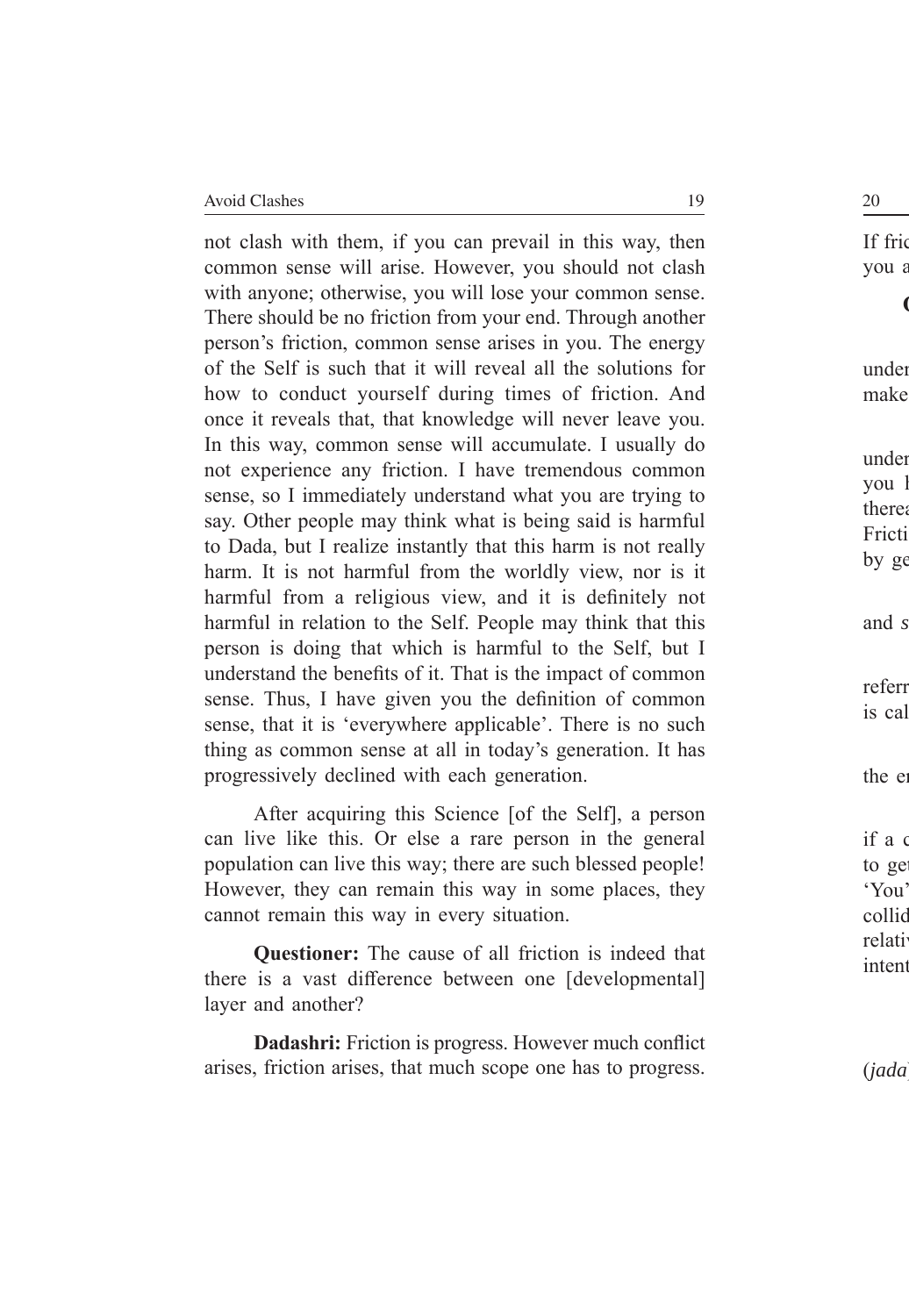If friction does not arise, then you will remain right where you are. That is why people seek out friction.

#### **On the Path of Progress Through Friction**

**Questioner:** If a person seeks out friction with the understanding that friction is for progress, then he will make progress.

**Dadashri:** Yet they are not seeking it with this understanding! God does not take you higher, friction takes you higher. Friction can take you up to a certain limit; thereafter it will only be productive if you meet a *Gnani*. Friction happens naturally. Just as a stone becomes round by getting scraped from here and there in the river.

**Questioner:** What is the difference between *gharshan* and *sangharshan*?

**Dadashri:** When non-living things collide, it is referred to as *gharshan*, and when living beings collide, it is called *sangharshan.* 

**Questioner:** Collision with living beings obstructs the energy of the Self, doesn't it?

**Dadashri:** Yes, that is correct. There is no problem if a collision with living beings occurs, I am telling you to get rid of the intent that 'I want to get into a conflict.' 'You' [the awakened Self] should not have the intent of colliding with living beings, thereafter if 'Chandubhai' [the relative self] collides with living beings, let it be. 'Your' intent [to not clash with anyone] should not become stifled.

#### **The Relative Self Causes Friction**

**Questioner:** Who causes friction, the inanimate matter (*jada*) or the living entity (*Chetan*)?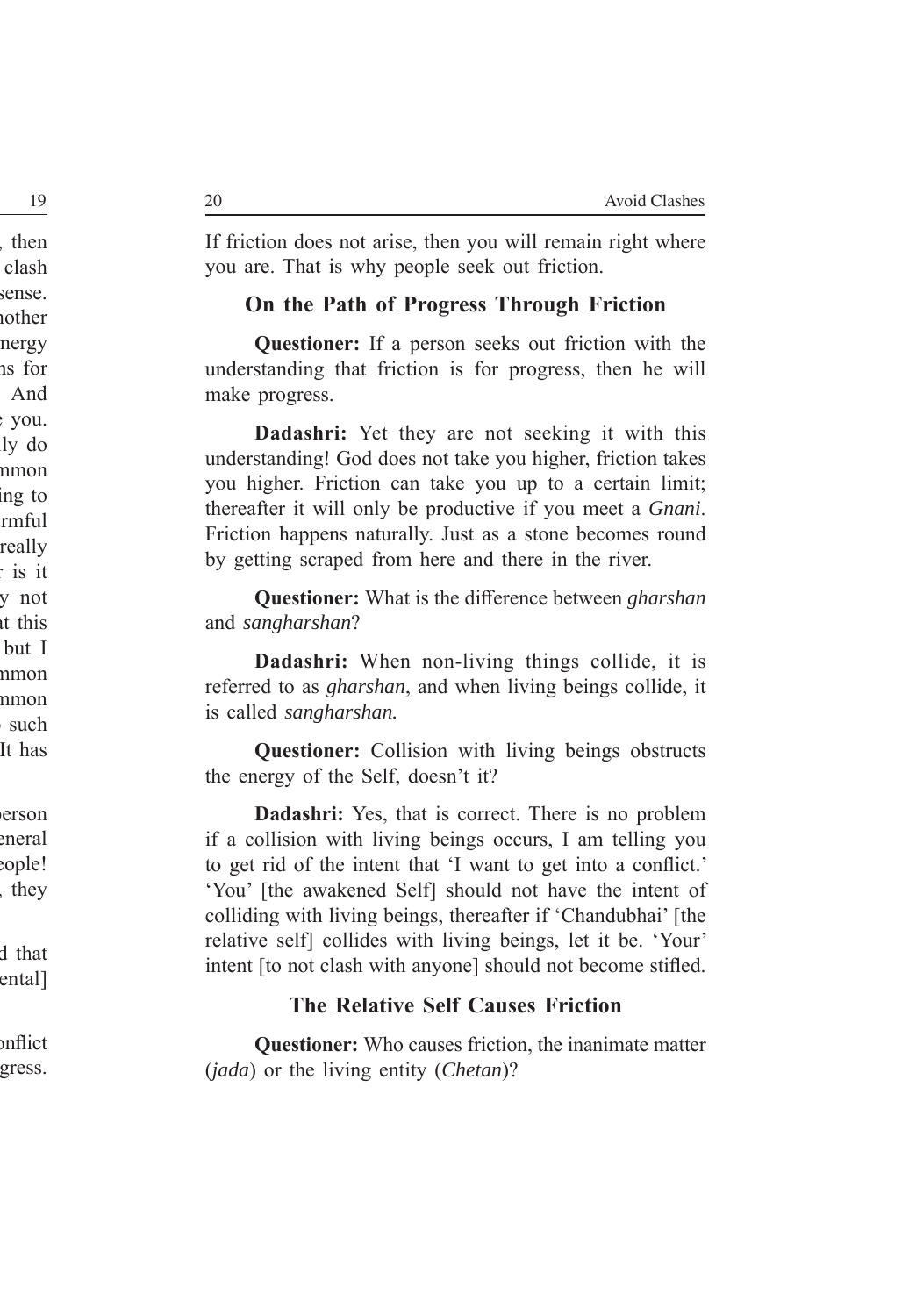**Dadashri:** Friction of the past is indeed what creates friction. There is no question of the non-Self or the Self in this. The Self does not interfere in this at all. The non-Self complex (*pudgal*) is indeed what causes all this friction. However, it is friction from the past that is causing friction again. The one for whom friction from the past has exhausted, for him friction will not arise again. Otherwise, friction begets friction, which in turn leads to more friction; it keeps increasing in this way.

The non-Self complex is not entirely inanimate, it is *mishrachetan* ('I' with the wrong belief that arises as a mixture of the Self and the non-Self). This is referred to as *vibhaavik pudgal*. *Vibhaavik* means the non-Self complex that has arisen out of an extra intent. That is what causes everything to happen. The inanimate matter (*pudgal*) that is pure will not cause this to happen. This *pudgal* has become *mishrachetan*. The extra intent of the Self and the extra intent of the non-Self came together and gave rise to a third form. It has taken the form of the *prakruti* (the visible form created in an ignorant state by the continuous instillation of the false attribution that 'I am Chandubhai'); that is what causes all the friction.

**Questioner:** Where there is no friction, does that mean a true intent of non-violence has developed?

**Dadashri:** No, it is nothing like that. But now you have realized, 'If there is this much to be gained by clashing with a wall, then how much is there to be gained by clashing with God?' By realizing only this much, the transformation continues to take place within you.

*Ahimsa* (non-violence through mind, speech, and action) cannot be completely understood and it is very difficult to explain it in its entirety. Instead, if you just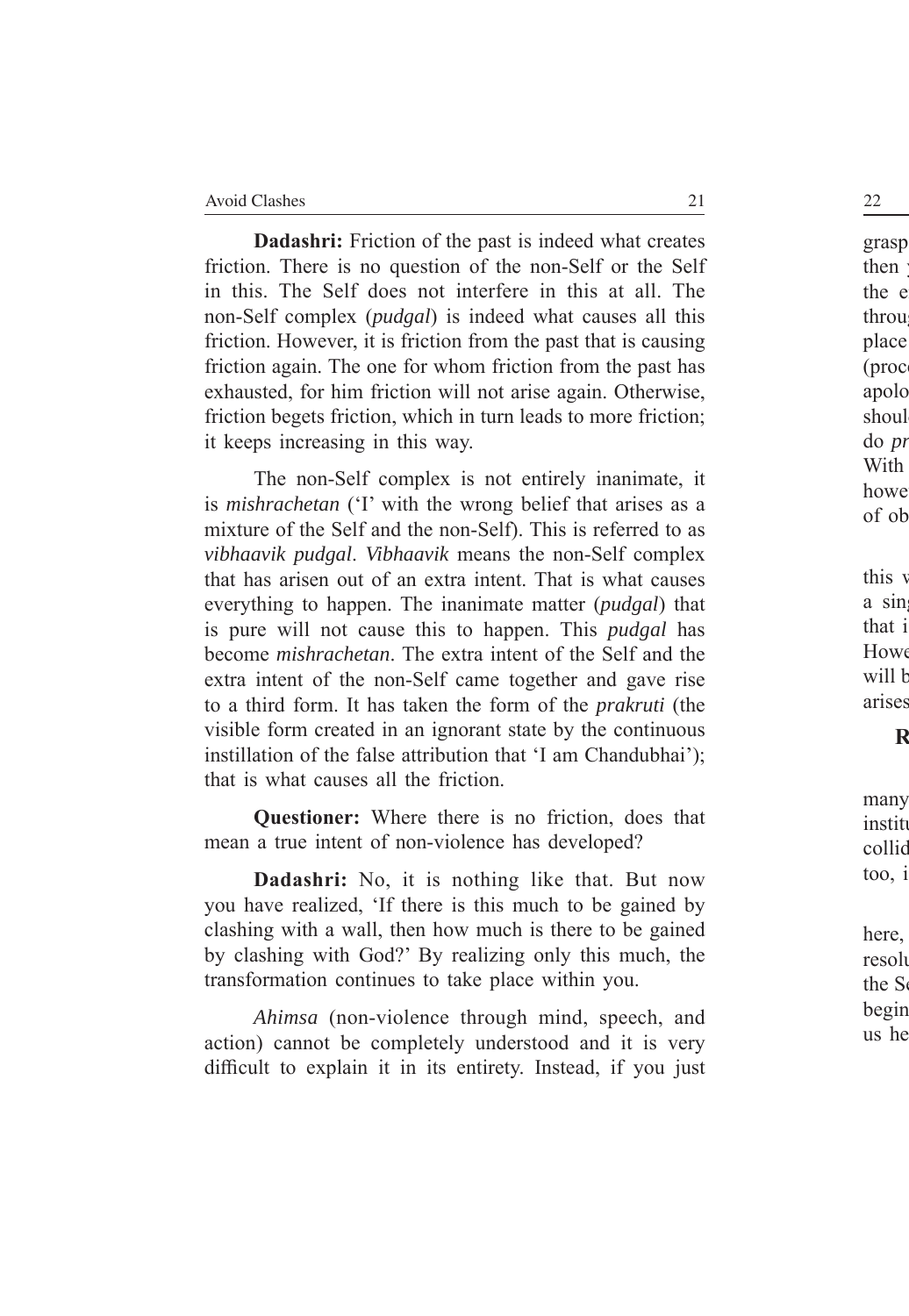grasp this much, 'I do not ever want to get into friction,' then your energies will remain deposited, and day by day the energies keep increasing. Thereafter, a loss incurred through friction will not take place! If friction does take place at times, then it can be erased by doing *pratikraman* (process of reversal from aggression through confessing, apologizing, and resolving to not repeat the error). So you should recognize where friction occurs and there you should do *pratikraman*. Otherwise, there are grave consequences. With this Knowledge of the Self, you will attain liberation, however by getting into friction you will encounter a lot of obstacles, and [liberation] will be delayed.

There is no problem if negative thoughts arise for this wall, because the loss is one-sided. Whereas if even a single negative thought arises for a living being, then that is detrimental. Losses will be incurred on both sides. However, if you do *pratikraman* for it, then all the faults will be erased. Therefore, do *pratikraman* wherever friction arises, so the friction will come to an end.

### **Resolution, Only Through Right Knowledge**

**Questioner:** Dada, this discussion about the ego is many times relevant even in the home, it is relevant to our institution, even while doing Dada's work, when the egos collide, it applies there too. A resolution is needed there too, isn't it?

**Dadashri:** Yes, a resolution is certainly needed! Over here, the one with the Knowledge of the Self will find resolution; but those who do not have the Knowledge of the Self, what solution do they have? So then such a person begins to stray, he begins to develop a mental distance. For us here, we do not stray.

**Questioner:** But Dada, one shouldn't clash, right?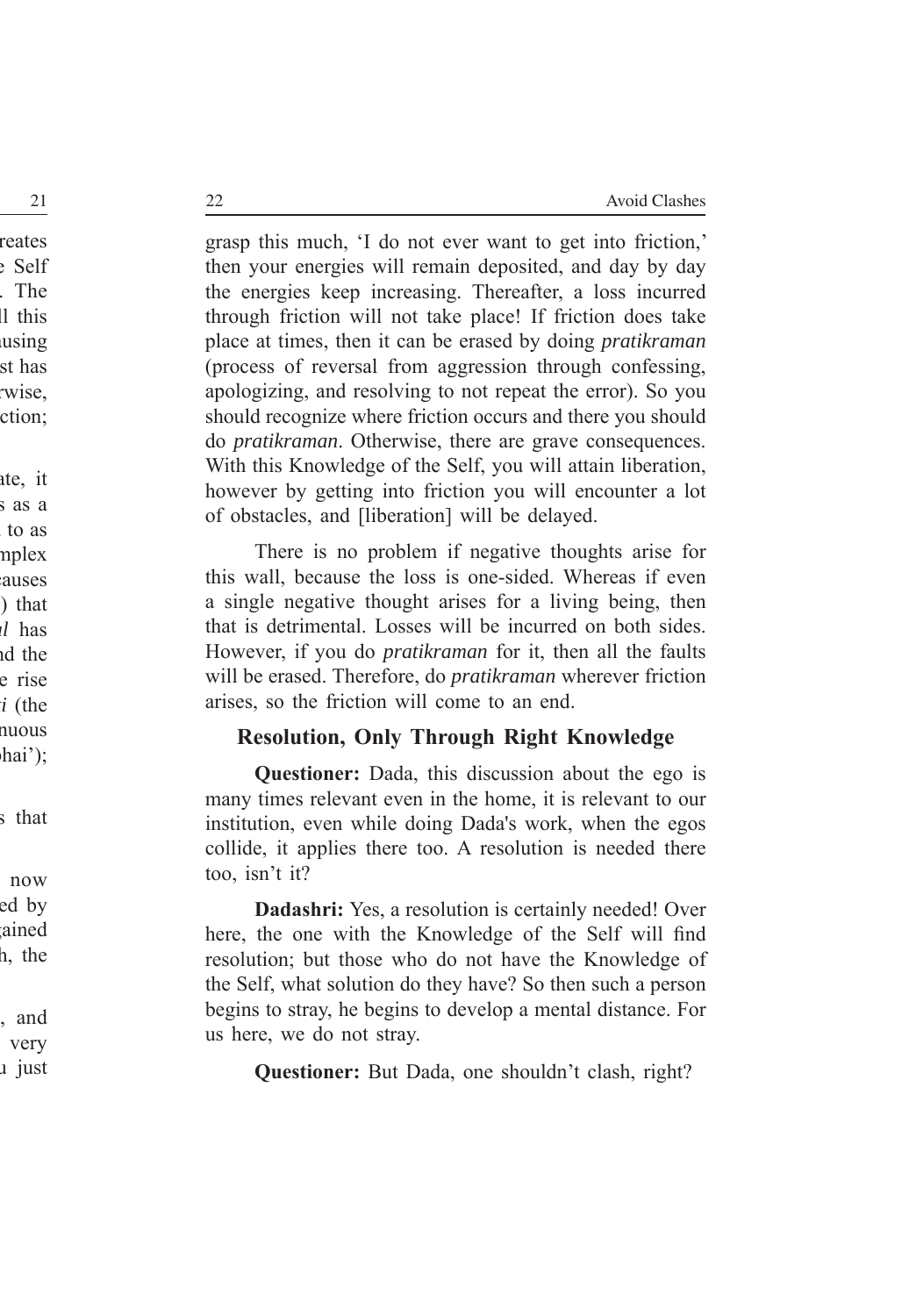**Dadashri:** It is their nature to clash. That happens because people have brought such a karmic stock with them. If they had not come with such a stock, then this would not happen. Therefore, You should understand that it is the habit of the other person. You should realize this. So then, it will not affect You. This is because habits belong to the one who is inclined to have habits, and You are the Self! And then it gets settled. If you remain stuck, then there is a problem. As it is, clashes will certainly arise. It will never be such that clashes don't arise! The only thing you must ensure is that the friction does not create distance between you and the other person. Friction will indeed occur, even between husband and wife. However, they ultimately remain as one, don't they? That will happen. 'We' have not put any pressure on anyone that, 'You people should not clash.'

**Questioner:** But Dada, should we not maintain the constant intent to avoid clashes?

**Dadashri:** Yes, that should be maintained. That indeed is what should be done! *Pratikraman* should be done and a friendly spirit should be maintained towards that person! If a conflict occurs again, then do *pratikraman* again. Because one layer leaves, then another layer leaves. They are in layers, aren't they? In my case, whenever a clash occurred, I made a mental note that I gained some good knowledge today! Clashes prevent you from slipping; they keep you ever aware! They are a vitamin for the Soul. Therefore, there is no problem in clashing. To not develop a distance after clashing, that is considered effort. If you begin to develop a mental distance with the other person, then do *pratikraman* and set it in order. How must I be getting along with all these people? I get along with you too, don't I? It is a fact that conflict arises due to words. I happen to talk a lot, yet I do not get into clashes, do I!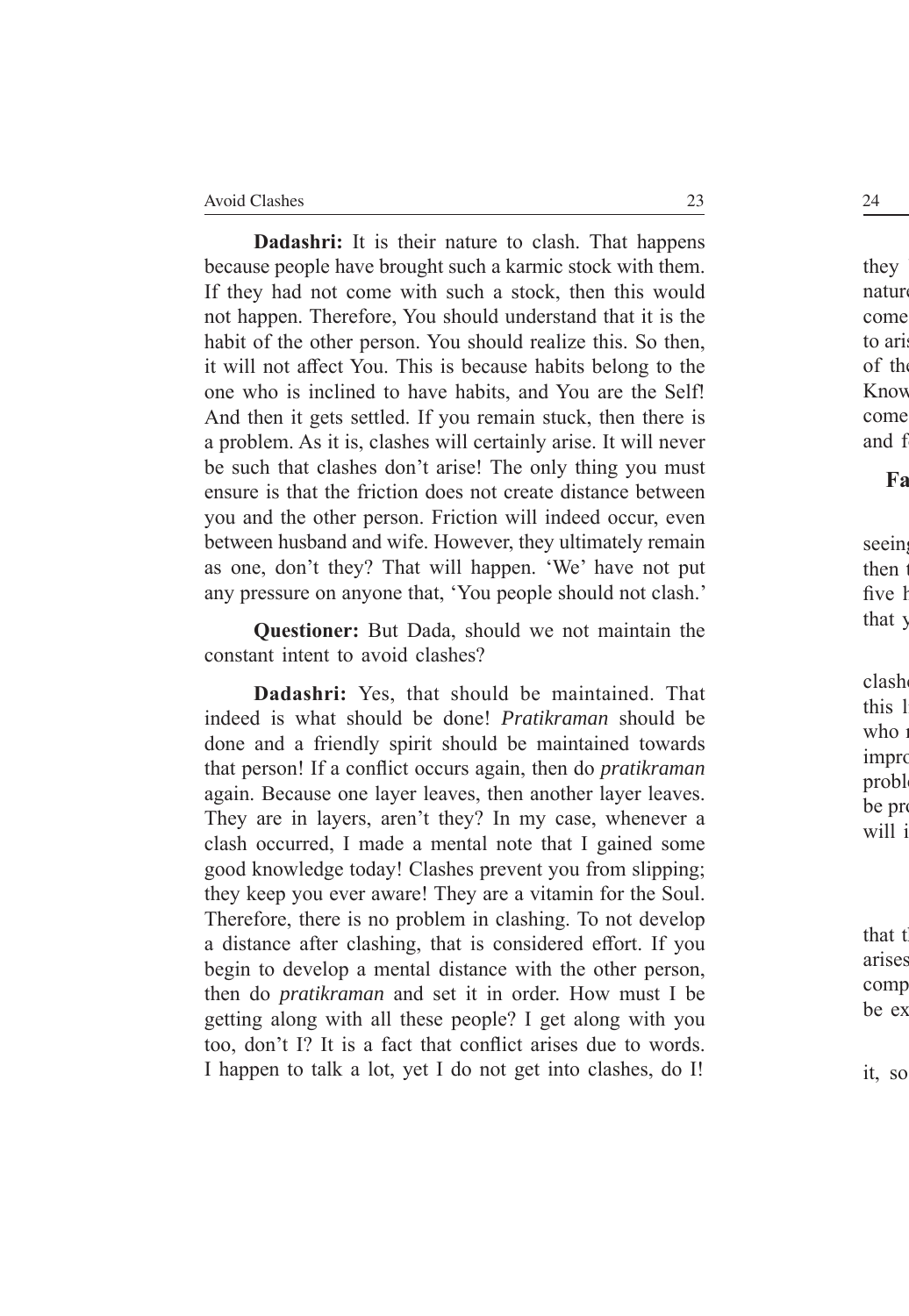Clashes will occur. Kitchen utensils make noise when they bang into each other, don't they? It is the inherent nature of the non-Self complex to clash, but only if it has come with such a stock, otherwise it will not. Clashes used to arise for me too. However, after attaining this Knowledge of the Self, clashes have not arisen. This is because this Knowledge of the Self is experiential Knowledge. And I have come having settled all my accounts using this Knowledge, and for you it remains to be settled.

#### **Faults Get Washed Off Through Pratikraman**

When you clash with someone, then you will start seeing [your] faults again and when clashes do not arise, then the faults will remain hidden. When you begin to see five hundred or more of your faults each day, then know that you are nearing the state of completion.

Therefore, from whichever point you are at, avoid clashes. By creating clashes, you are not only spoiling this life, but you are ruining your next life too! The one who ruins this life inevitably ruins the next life. If this life improves, so will the next life. If you do not encounter problems in this life, then know that the next life will also be problem-free. And if you create problems here, then they will indeed be present in the next life.

#### **The Guarantee of Three More Lives**

For those who do not clash, I give the guarantee that they will attain liberation in three lifetimes. If a clash arises, then do *pratikraman*. The clash is of the non-Self complex, and a clash between two non-Self complexes can be extinguished through *pratikraman*.

If the other person multiplies it, then you should divide it, so the balance becomes zero. To think about another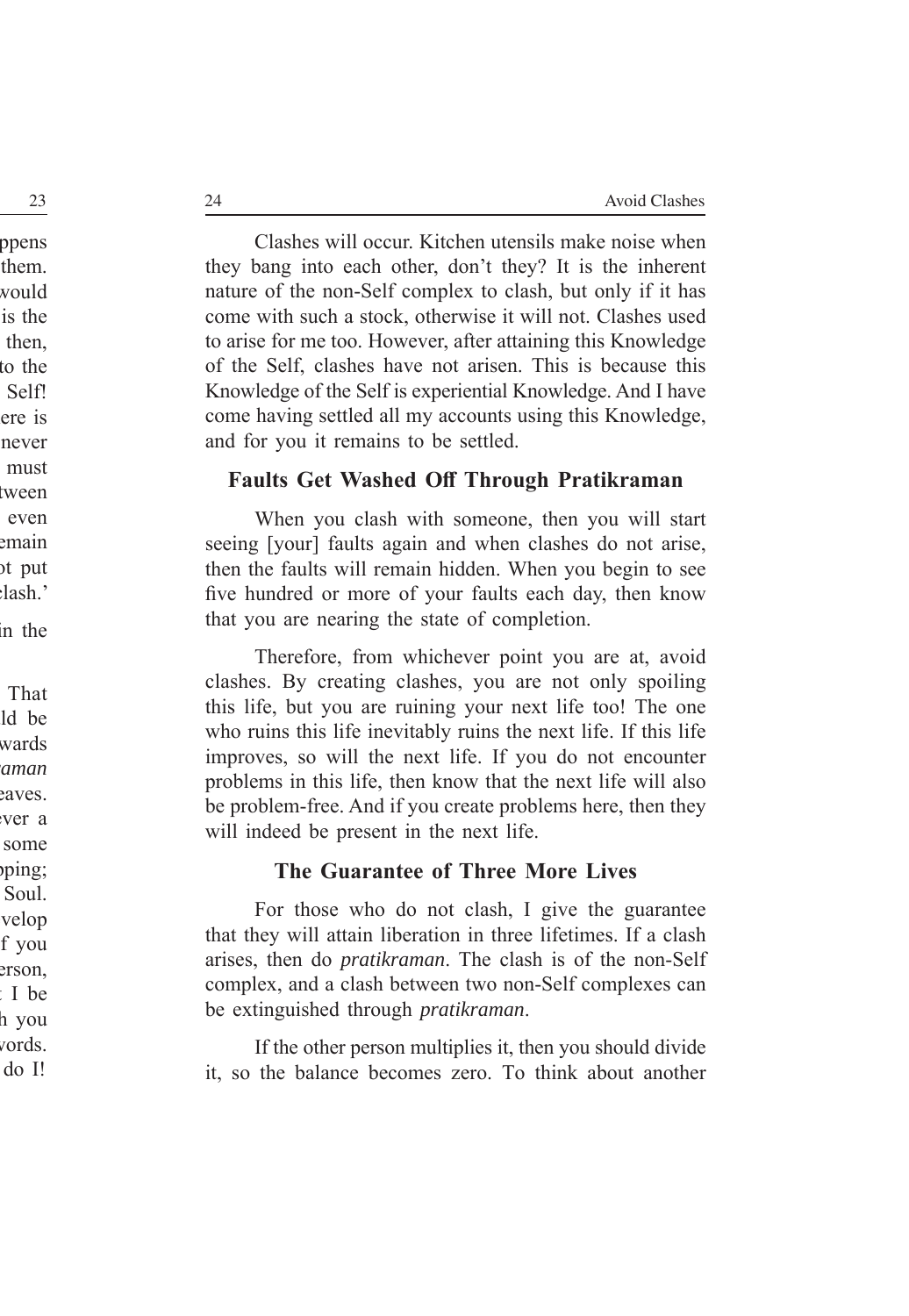person, 'He said this to me, he said that,' that itself is an offense. As you walk down this street, if you bump into a wall, then why don't you fight with it? Why are trees considered inanimate? Everyone that hurts you are indeed living trees! Do you say anything if a cow steps on your foot? That is how it is with people. Why does the *Gnani Purush* forgive everyone? He knows that these unfortunate people do not understand; they are like the trees. And nothing needs to be said to those who have the understanding; they immediately do *pratikraman* from within.

#### **Where There is Attraction, There Is Indeed Reaction**

**Questioner:** Many times, even if I have no desire to have any abhorrence, yet it arises. What is the reason behind this?

**Dadashri:** Who does it happen with?

**Questioner:** Suppose it happens at times with my husband?

**Dadashri:** That is not called abhorrence. The love that arises from attraction is always reactionary. So when one becomes irritated, the other person becomes repelled. After becoming repelled, he maintains his distance for a short while and then the love rises again. And when this love stings again, then a conflict arises. And thereafter love rises once again. Where there is excessive love, interference occurs. Wherever any kind of interference is taking place, deep within, those people have love for one another. Only where there is love is there interference. If there is love from the past life, then there is interference. There is excessive love. Otherwise, there would be no interference, would there? This is verily the nature of interference.

And what do people say? "Conflicts make our love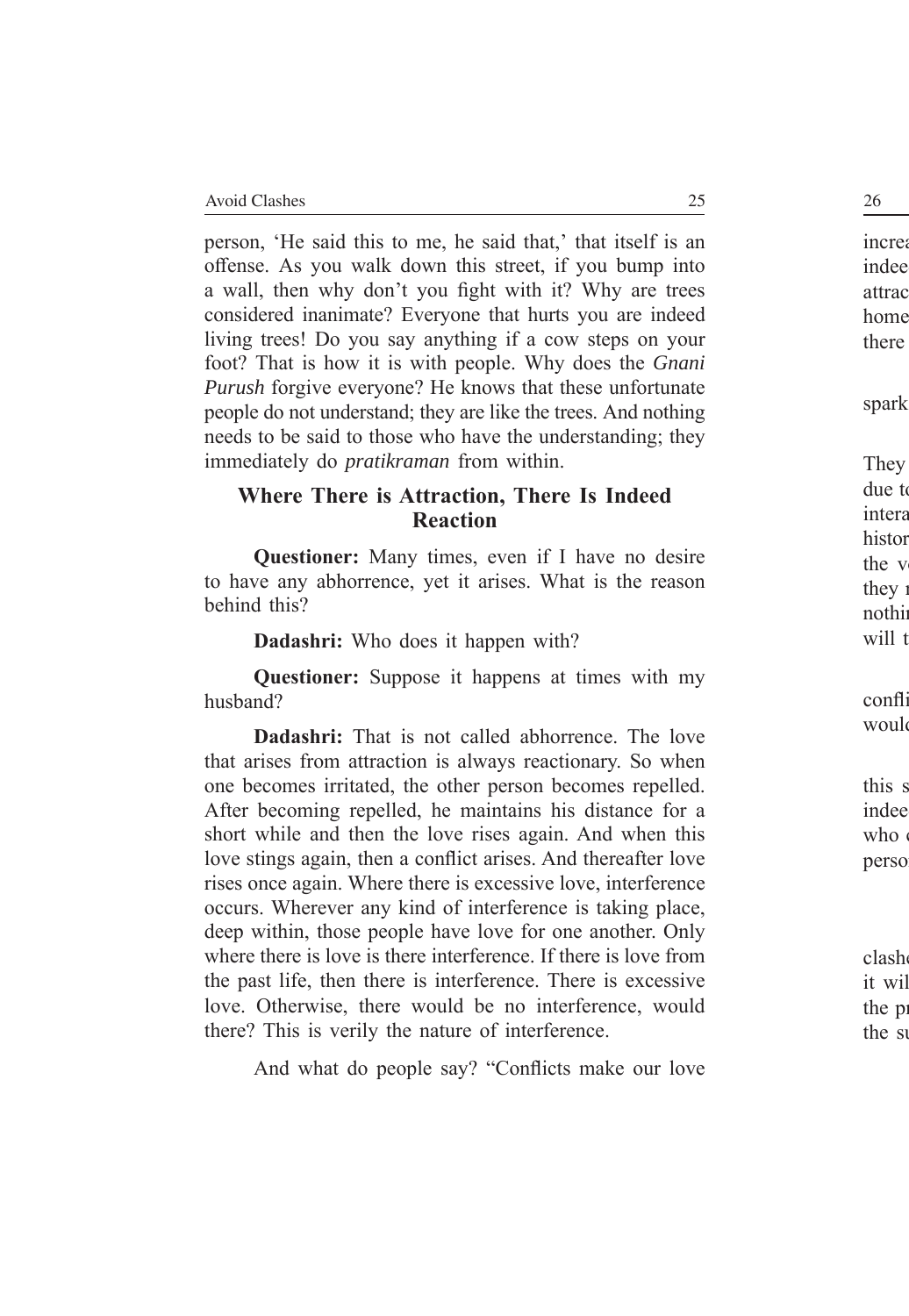increase." But that statement is true. That attraction has indeed arisen from conflict. Where there are fewer conflicts, attraction does not exist. Take it for granted that in the home in which a husband and wife have limited conflicts, there is limited attraction. Do you understand this?

**Questioner :** In our daily lives, sometimes a lot of sparks fly due to the ego.

**Dadashri** : Those sparks do not fly due to the ego. They may appear to be sparks of the ego, but they exist due to sexuality. They do not exist where there is no sexual interaction. When a sexual relationship ends, that entire history will indeed come to an end. So if [a couple] maintains the vow of celibacy for one year, then when I ask them, they reply, "Not a single spark, no bickering, no deception, nothing at all, a standstill!" I do ask them. I know that it will turn out this way. So it is due to sexual interactions.

**Questioner:** Before, we used to think that these conflicts were related to our household work. The conflicts would continue despite helping out in the housework.

**Dadashri:** All those clashes will arise. As long as this sexual relation continues, conflicts will arise. This is indeed the root of conflict. No one can conquer the one who conquers sexuality, no one can even challenge such a person. Such a person has an aura of influence.

#### **Clashes, From the Gross to the Subtlest**

**Questioner:** There is a sentence of yours, "Avoid" clashes. If this statement is followed with devotion, then it will take one all the way to liberation." Please explain the progression of avoiding clashes from the gross level to the subtle level to the subtler level.

**Dadashri:** As one progresses, no one needs to teach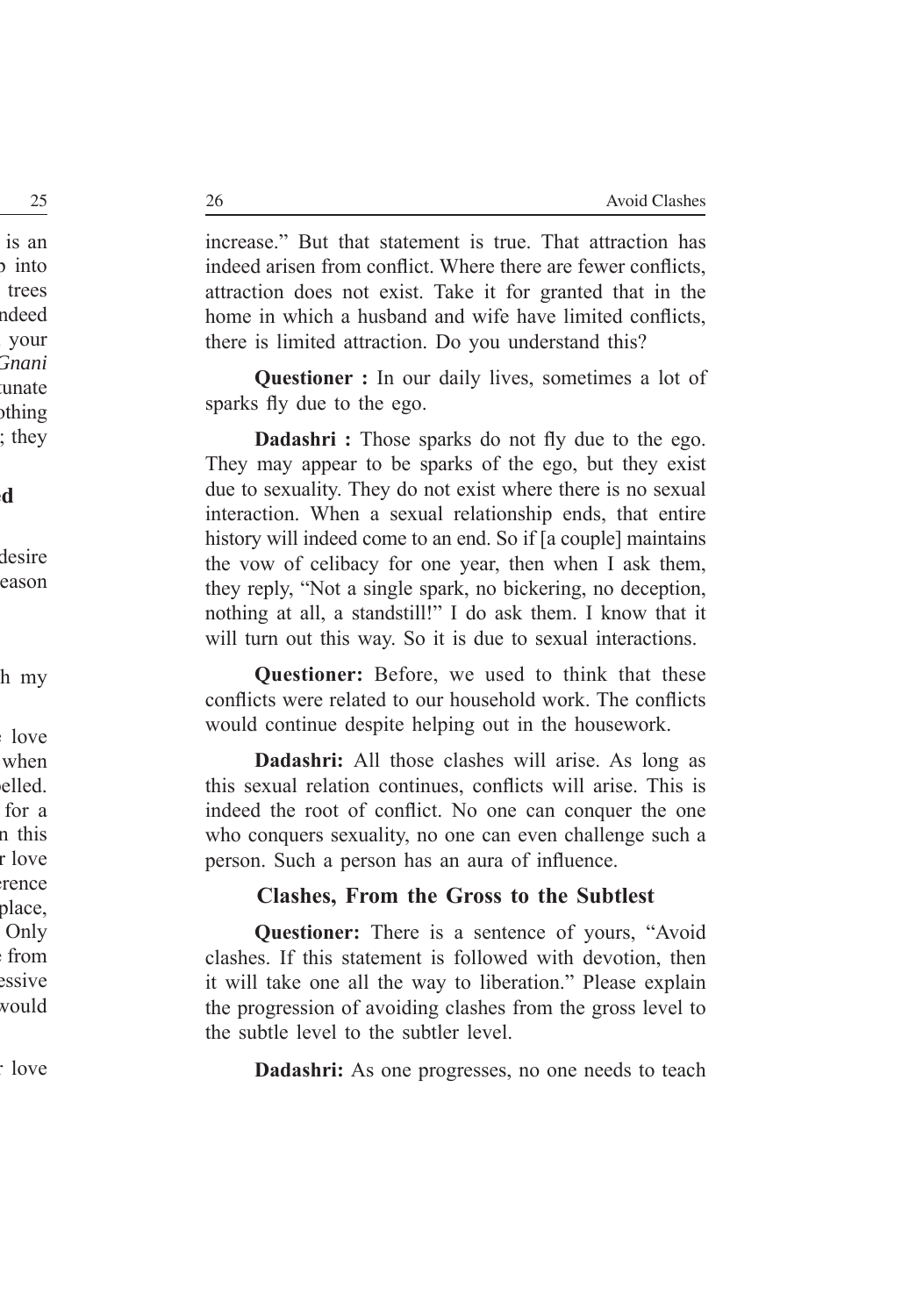him, he will know on his own; his intuition grows. These words themselves are such that they will take one all the way to liberation.

The other cardinal sentence, "The fault is of the sufferer," will also take one to liberation. Each and every word will take one to liberation, that is my guarantee.

**Questioner:** You have given examples of gross clashes such as the snake and the pole. Now can you give examples of clashes that take place at the subtle, subtler, and the subtlest level? What are subtle clashes like?

**Dadashri:** The clashes you have with your father are all subtle clashes.

**Questioner:** Do subtle clashes mean mental? Do verbal clashes also fall under the subtle level?

**Dadashri:** Those fall under the gross level. Those that the other person is not aware of, those that cannot be seen; all of that falls under the subtle.

**Questioner:** How can those subtle clashes be avoided?

**Dadashri:** First avoid the gross, then the subtle, then the subtler and finally the subtlest clashes.

**Questioner:** What can be considered a subtler clash?

**Dadashri:** If you are hitting someone and that person Sees through the Knowledge of the Self that, 'I am pure Soul. The hitting is happening as a result of scientific circumstantial evidence.' If he Sees all that, but in his mind he sees the slightest of faults, then that is a subtler clash.

**Questioner:** Please explain this again. I did not completely understand.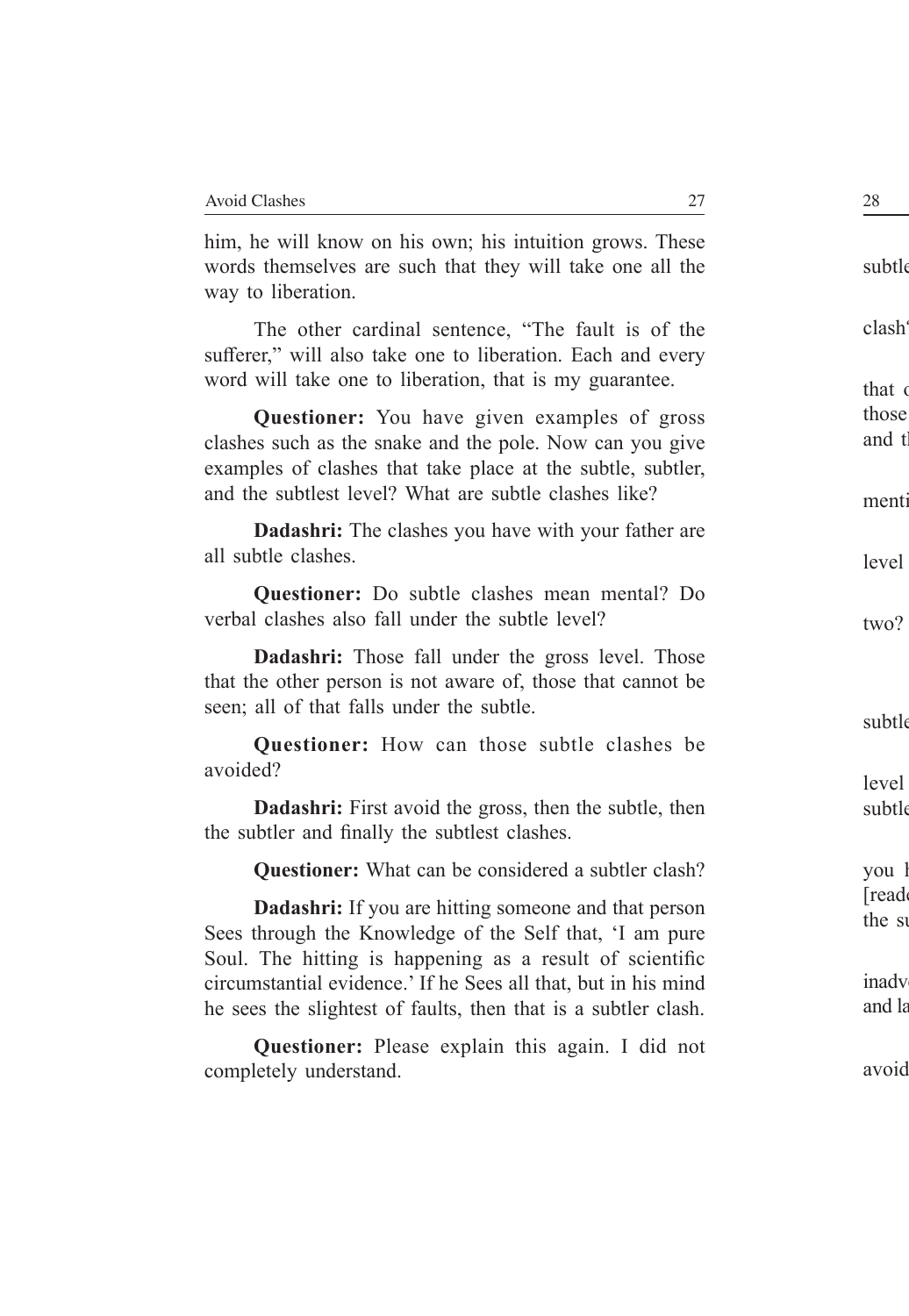**Dadashri:** All these faults you see in others are subtler clashes.

**Questioner:** So to see faults in others is a subtler clash?

**Dadashri:** Not like that. You have made the decision that others are not at fault at all, and yet you see faults, those are subtler clashes. This is because he is a pure Soul and the faults are separate.

**Questioner:** Is that indeed the mental clash you mentioned?

**Dadashri:** All mental clashes fall under the subtle level

**Questioner:** So what is the difference between these two?

**Dadashri:** This talk is beyond the mind.

**Questioner:** So where there are subtler clashes, the subtle clashes coexist, don't they?

**Dadashri:** You should not look at that. The subtle level is separate and the subtler level is separate. The subtlest is at the ultimate level.

**Questioner:** One time in *satsang* (spiritual discourse) you had said that to become engrossed in 'Chandubhai' [reader should insert his or her name here] is considered the subtlest clash.

**Dadashri:** Yes, the subtlest clash! Avoid that. You inadvertently become engrossed with the body-mind complex, and later You [awakened Self] realize that you made a mistake.

**Questioner:** So is *pratikraman* the only remedy to avoid those clashes, or is there anything else?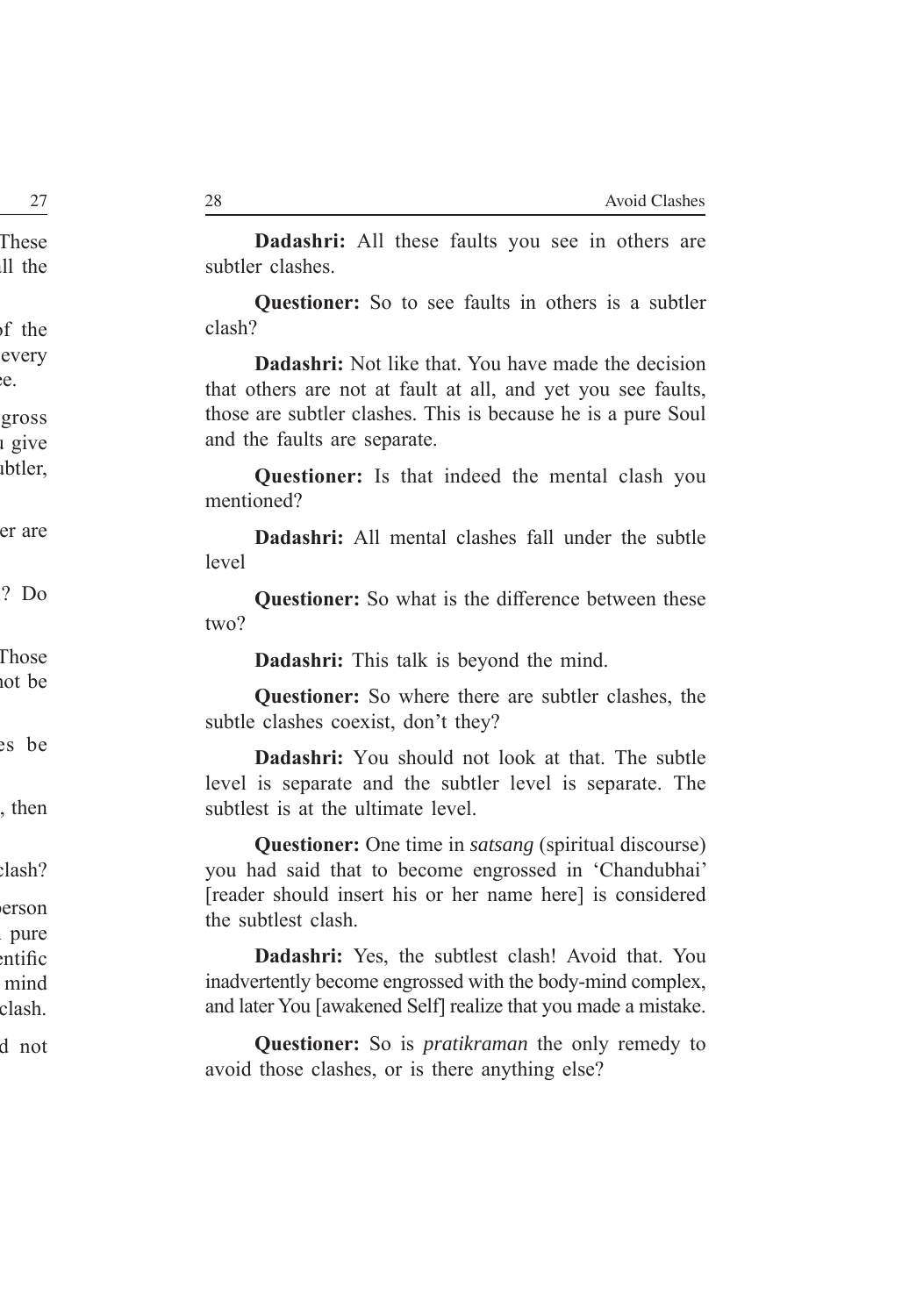**Dadashri:** There is no other tool at all. These Nine *Kalams* (nine statements in which one asks for energy from the pure Soul within for the highest spiritual intents), those too are *pratikraman*. There is no other tool in this world besides *pratikraman*, it is the ultimate tool. This is because this world has come about due to aggression towards other living beings (*atikraman*).

**Questioner:** That is so wonderful. All these sentences, "Whatever has happened is justice," "The fault is of the sufferer;" each and every sentence is extraordinary. And when we do *pratikraman* with Dada as our witness, the vibrations truly do reach [the other person].

**Dadashri:** Yes, that is true. The vibrations immediately reach [the other person] and they give result. We become convinced that it has had an effect on the other person.

**Questioner:** Dada, *pratikraman* occurs immediately, at that very moment! This is truly amazing, Dada! Dada's grace is amazing !

**Dadashri:** Yes, it is amazing. It is a scientific thing.

#### **Jai Sat Chit Anand (Awareness of the Eternal is Bliss)**

**Glossary**

| <b>GIOSSALV</b> |                                                  |  |
|-----------------|--------------------------------------------------|--|
| Gujarati Word   | <b>Meaning</b>                                   |  |
| ahimsa          | non-violence through mind, speech, and<br>action |  |
| antahkaran      | mind-intellect-chit-ego complex                  |  |
| atikraman       | aggression towards other living beings           |  |
| Atma            | Self                                             |  |
| Chetan          | the living entity                                |  |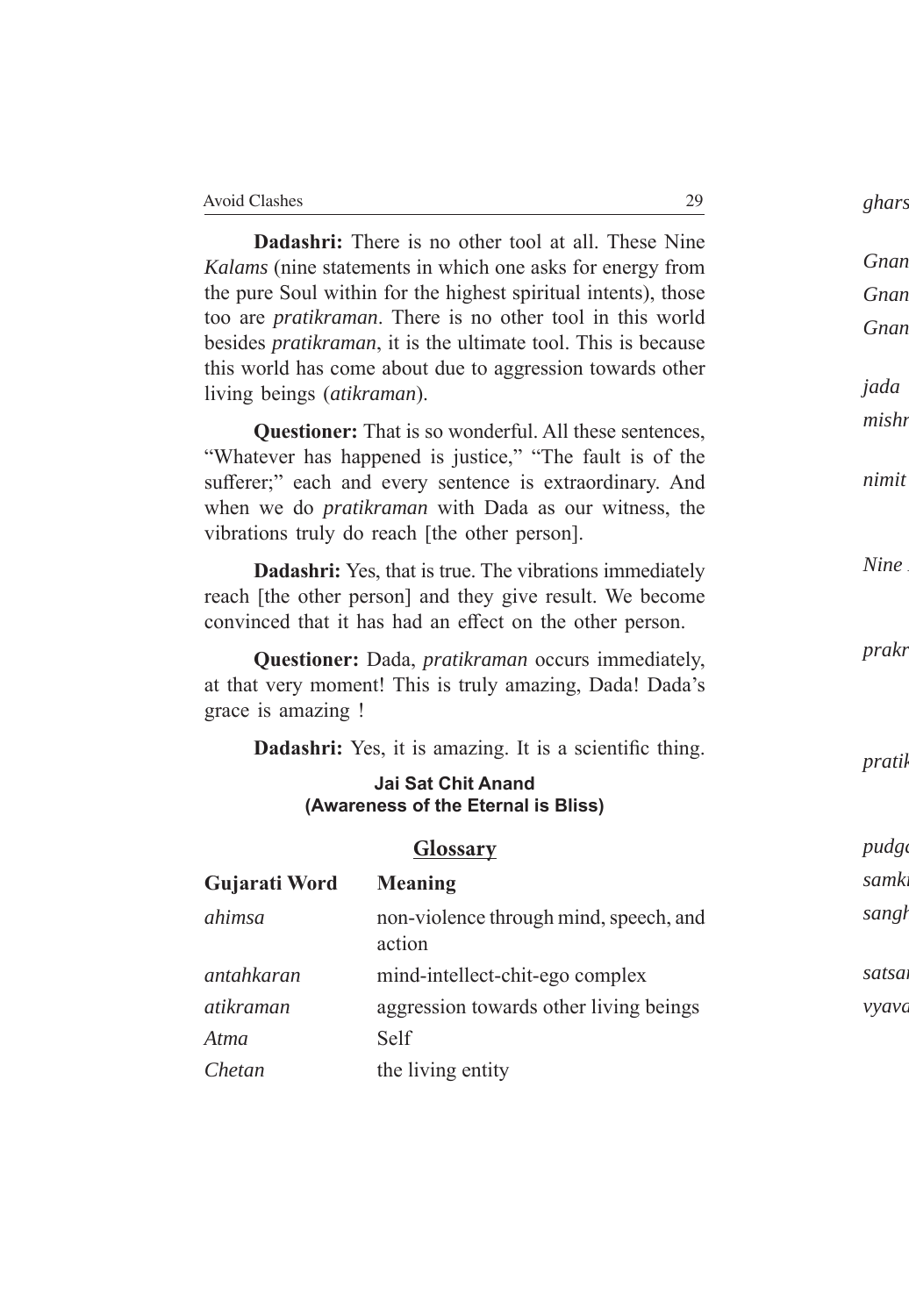| gharshan           | collision [between non-living things];<br>friction                                                                                                      |
|--------------------|---------------------------------------------------------------------------------------------------------------------------------------------------------|
| Gnan               | Knowledge of the Self                                                                                                                                   |
| Gnani              | the One with Knowledge of the Self                                                                                                                      |
| Gnani Purush       | One who has realized the Self and is able<br>to do the same for others                                                                                  |
| jada               | inanimate matter                                                                                                                                        |
| mishrachetan       | 'I' with wrong belief that arises as a<br>mixture of the Self and non-Self                                                                              |
| nimit              | an apparent doer who is simply<br>instrumental in the process of unfolding<br>karma                                                                     |
| <b>Nine Kalams</b> | nine statements in which one asks for<br>energy from the pure Soul within for the<br>highest spiritual intents                                          |
| prakruti           | non-Self complex; the visible form<br>created in an ignorant state by the<br>continuous instillation of the false<br>attribution that 'I am Chandubhai' |
| pratikraman        | process of reversal from aggression<br>through confessing, apologizing, and<br>resolving to not repeat the error                                        |
| pudgal             | non-Self complex                                                                                                                                        |
| samkit             | the right belief of 'I am pure Soul'                                                                                                                    |
| sangharshan        | collision [between living things]; clash;<br>conflict                                                                                                   |
| satsang            | spiritual discourse                                                                                                                                     |
| vyavasthit         | result of scientific circumstantial<br>evidence                                                                                                         |

\*\*\*\*\*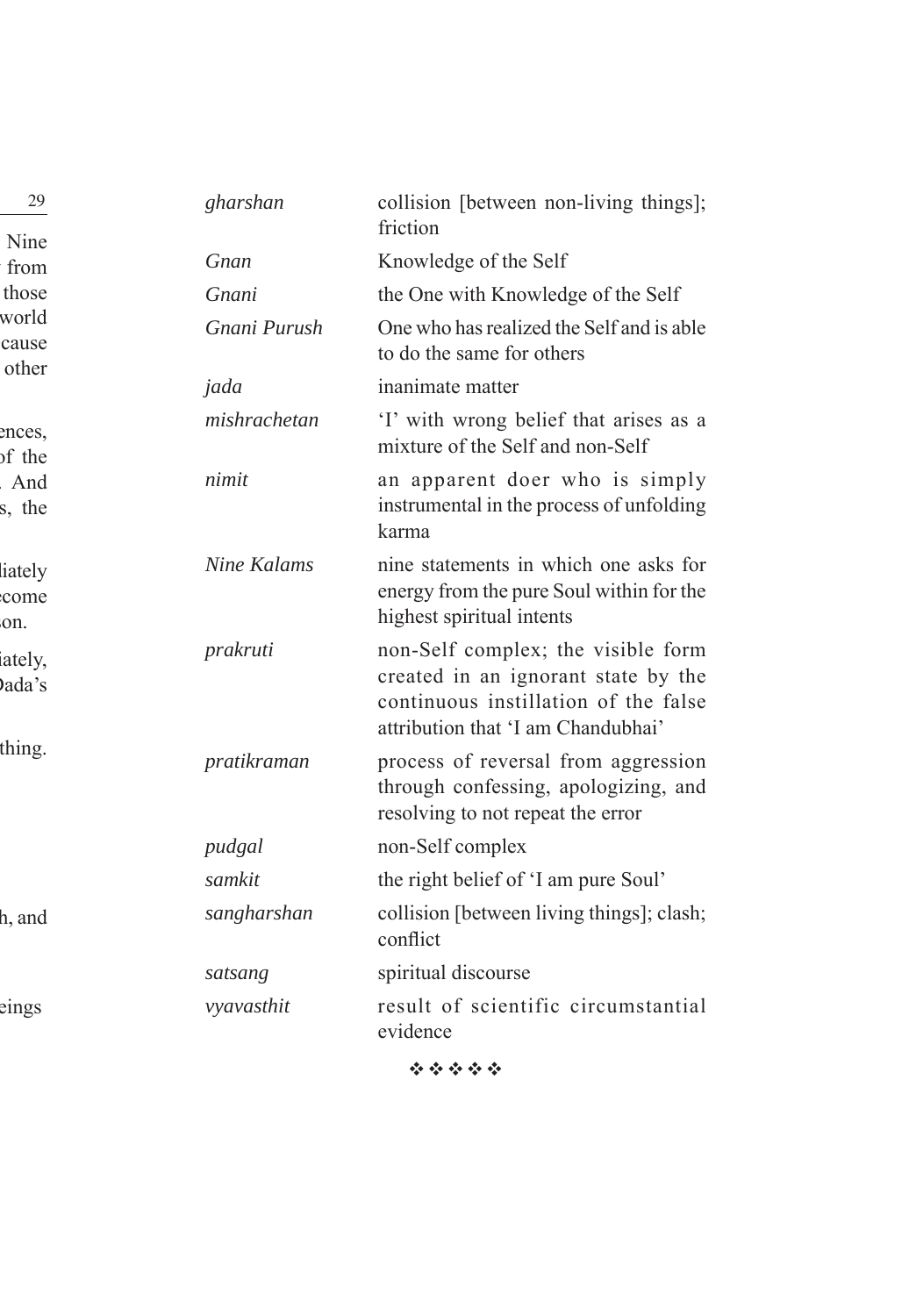## **Books of Akram Vignan of Dada Bhagwan**

- 1. Adjust Everywhere
- 2. Anger
- 3. Aptavani 1
- 4. Aptavani 2
- 5. Aptavani 4
- 6. Aptavani 5
- 7. Aptavani 6
- 8. Aptavani 8
- 9. Aptavani 9
- 10. Autobiography of Gnani Purush A.M.Patel
- 11. Avoid Clashes
- 12. Brahmacharya: Celibacy Attained With Understanding
- 13. Death: Before, During and After...
- 14. Flawless Vision
- 15. Generation Gap
- 16. Harmony in Marriage
- 17. Life Without Conflict
- 18. Money
- 19. Noble Use of Money
- 20. Non-Violence
- 21. Pratikraman: The Master Key That Resolves All Conflicts (Abridged & Big Volume)
- 22. Pure Love
- 23. Right Understanding to Help Others
- 24. Science of Karma
- 25. Science of Speech
- 26. The Current Living Tirthankara Shree Simandhar Swami
- 27. Simple and Effective Science for Self-Realization
- 28. The Essence of All Religion
- 29. The Fault Is of the Sufferer
- 30. The Guru and the Disciple
- 31. The Hidden Meaning of Truth and Untruth
- 32. The Practice of Humanity
- 33. Trimantra
- 34. Whatever Has Happened Is Justice
- 35. Who Am I?
- 36. Worries

#### **'Dadavani' Magazine is published every month in English**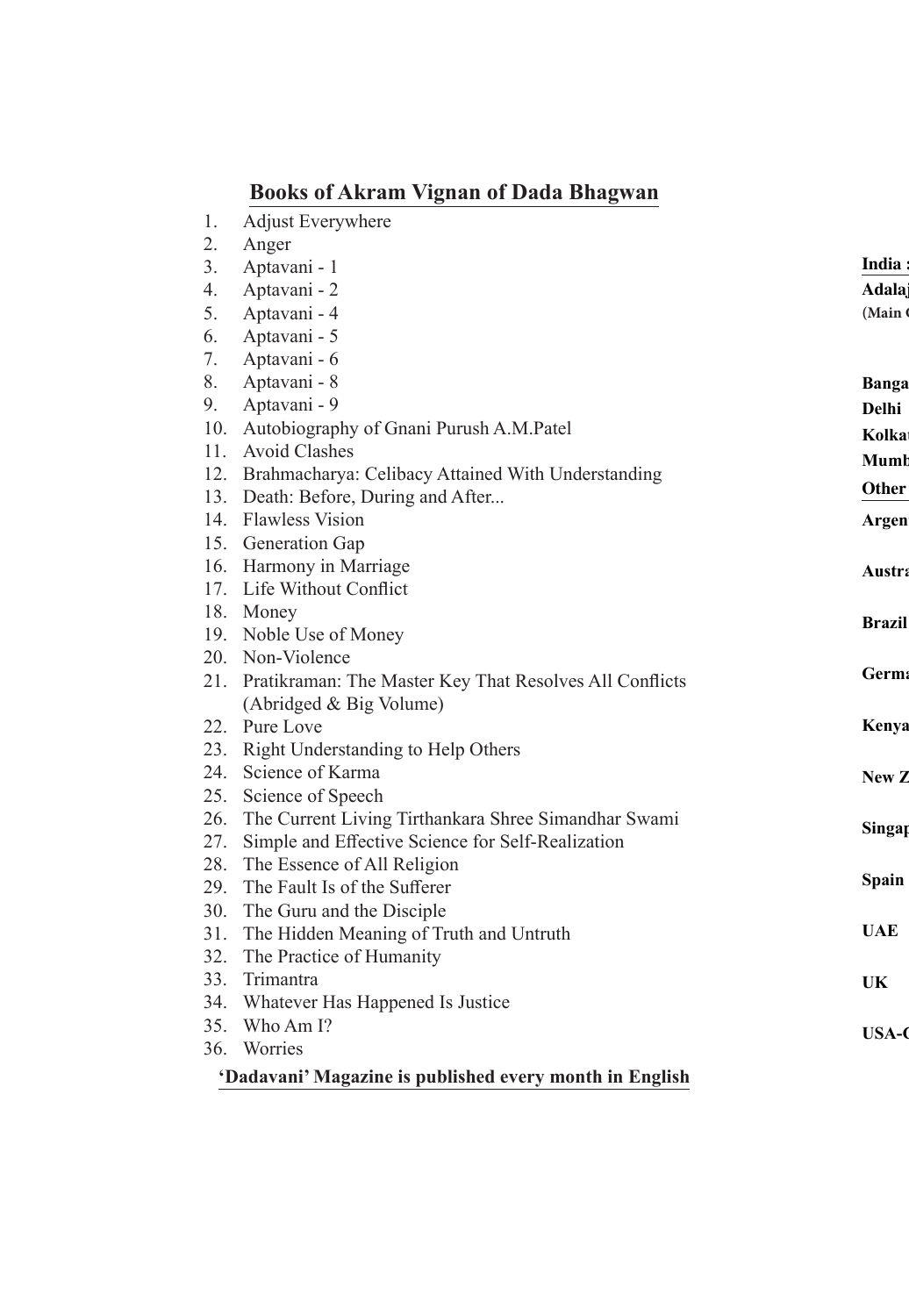## **Contacts**

#### **Dada Bhagwan Foundation**

| India:                  |                                                                                                                                                                                                 |
|-------------------------|-------------------------------------------------------------------------------------------------------------------------------------------------------------------------------------------------|
| Adalaj<br>(Main Center) | : Trimandir, Simandhar City, Ahmedabad-Kalol Highway,<br>Adalaj, Dist.: Gandhinagar - 382421, Gujarat, India.<br>Tel: + 91 79 35002100, +91 9328661166-77<br><b>Email:</b> info@dadabhagwan.org |
| <b>Bangalore</b>        | $: +919590979099$                                                                                                                                                                               |
| <b>Delhi</b>            | $: +919810098564$                                                                                                                                                                               |
| Kolkata                 | $: +919830093230$                                                                                                                                                                               |
| Mumbai                  | $: +919323528901$                                                                                                                                                                               |
| <b>Other Countries:</b> |                                                                                                                                                                                                 |
| Argentina               | : Tel: $+5491158431163$<br>Email: info@dadabhagwan.ar                                                                                                                                           |
| Australia               | : Tel: $+61402179706$<br>Email: sydney@au.dadabhagwan.org                                                                                                                                       |
| <b>Brazil</b>           | : Tel: $+55$ 11999828971<br>Email: info@br.dadabhagwan.org                                                                                                                                      |
| Germany                 | : Tel: $+49700$ DADASHRI (32327474)<br>Email: info@dadabhagwan.de                                                                                                                               |
| Kenya                   | : Tel: $+254$ 79592 DADA (3232)<br>Email: info@ke.dadabhagwan.org                                                                                                                               |
|                         | New Zealand: Tel: +64 21 0376434<br>Email: info@nz.dadabhagwan.org                                                                                                                              |
| Singapore               | : Tel: $+ 6591457800$<br>Email: info@sg.dadabhagwan.org                                                                                                                                         |
| Spain                   | : Tel: $+34922302706$<br>Email: info@dadabhagwan.es                                                                                                                                             |
| UAE                     | $:$ Tel: $+971$ 557316937<br>Email: dubai@ae.dadabhagwan.org                                                                                                                                    |
| UK                      | : Tel: $+44$ 330-111-DADA(3232)<br>Email: info@uk.dadabhagwan.org                                                                                                                               |
|                         | <b>USA-Canada: Tel:</b> +1 877-505-DADA (3232)<br>Email: info@us.dadabhagwan.org                                                                                                                |
|                         | Website: www.dadabhagwan.org                                                                                                                                                                    |